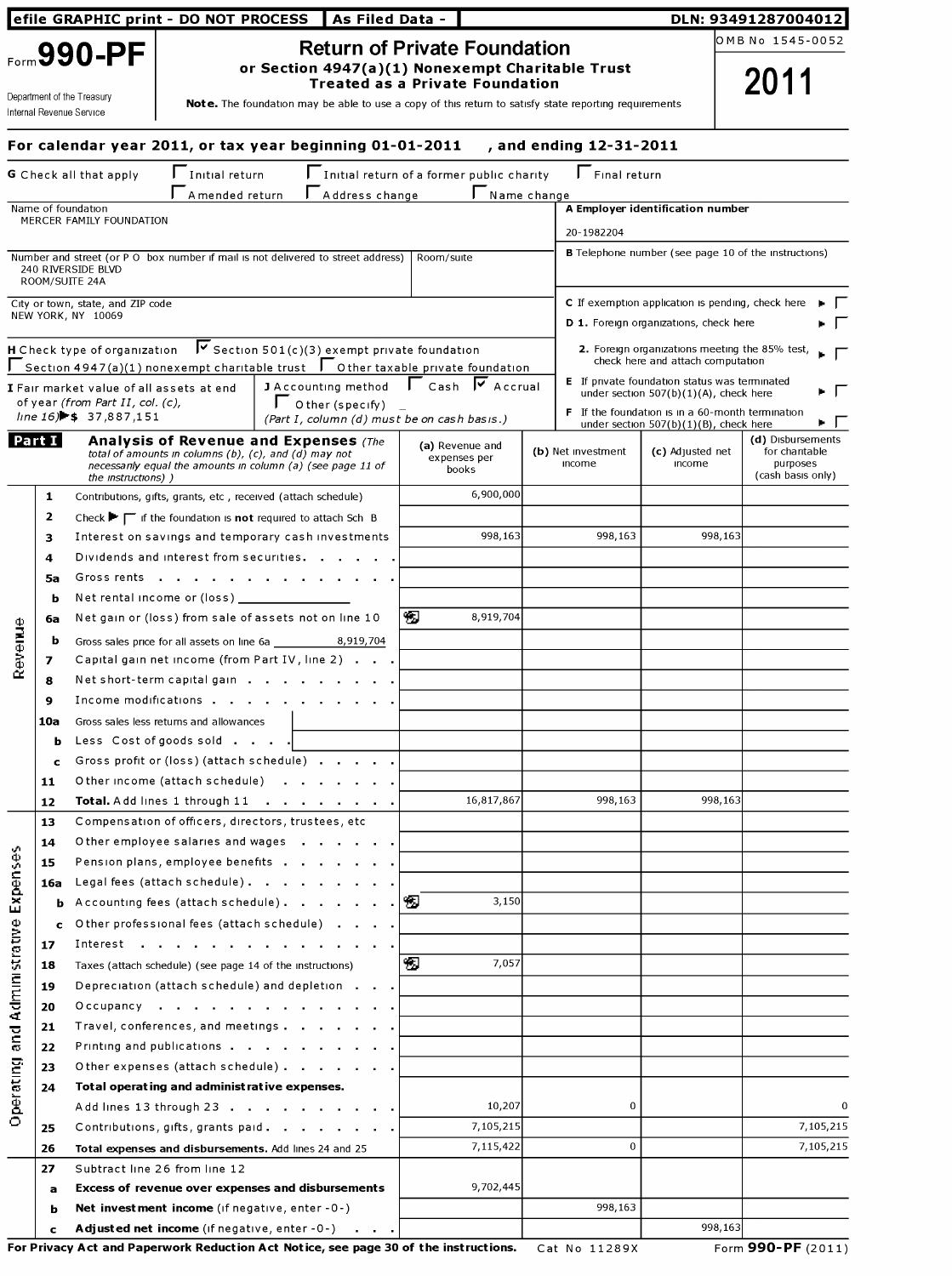|                            |                | Form 990-PF (2011)                                                                                                                                                                                                                                 |                                     |                | Page 2                               |
|----------------------------|----------------|----------------------------------------------------------------------------------------------------------------------------------------------------------------------------------------------------------------------------------------------------|-------------------------------------|----------------|--------------------------------------|
|                            | Part II        | Attached schedules and amounts in the description column<br><b>Balance Sheets</b> should be for end-of-year amounts only (See instructions)                                                                                                        | Beginning of year<br>(a) Book Value | (b) Book Value | End of year<br>(c) Fair Market Value |
|                            | 1              | $Cash$ -non-interest-bearing.                                                                                                                                                                                                                      | 4,823,573                           | 4,715,236      | 4,715,236                            |
|                            | $\overline{2}$ | Savings and temporary cash investments                                                                                                                                                                                                             |                                     |                |                                      |
|                            | 3              | Accounts receivable                                                                                                                                                                                                                                |                                     |                |                                      |
|                            |                |                                                                                                                                                                                                                                                    |                                     |                |                                      |
|                            | 4              | Pledges receivable ▶ <u>__________</u> _____                                                                                                                                                                                                       |                                     |                |                                      |
|                            |                | Less allowance for doubtful accounts                                                                                                                                                                                                               |                                     |                |                                      |
|                            | 5              | Grants receivable<br>the contract of the contract of the contract of the con-                                                                                                                                                                      |                                     |                |                                      |
|                            | 6              | Receivables due from officers, directors, trustees, and other                                                                                                                                                                                      |                                     |                |                                      |
|                            |                | disqualified persons (attach schedule) (see page 15 of the                                                                                                                                                                                         |                                     |                |                                      |
|                            |                |                                                                                                                                                                                                                                                    |                                     |                |                                      |
|                            | 7              | O ther notes and loans receivable (attach schedule)                                                                                                                                                                                                |                                     |                |                                      |
|                            |                |                                                                                                                                                                                                                                                    |                                     |                |                                      |
|                            |                | Less allowance for doubtful accounts $\blacktriangleright$ ______________                                                                                                                                                                          |                                     |                |                                      |
| Assets                     | 8              | Inventories for sale or use                                                                                                                                                                                                                        |                                     |                |                                      |
|                            | 9              | Prepaid expenses and deferred charges                                                                                                                                                                                                              |                                     |                |                                      |
|                            | 10a            | Investments-U S and state government obligations (attach schedule)                                                                                                                                                                                 |                                     |                |                                      |
|                            | b              | Investments-corporate stock (attach schedule)                                                                                                                                                                                                      | 23,361,133                          | 33,171,915     | 33,171,915                           |
|                            | c              | Investments-corporate bonds (attach schedule).                                                                                                                                                                                                     |                                     |                |                                      |
|                            | 11             | Investments-land, buildings, and equipment basis ▶ _____________________________                                                                                                                                                                   |                                     |                |                                      |
|                            |                | Less accumulated depreciation (attach schedule) $\blacktriangleright$ _________                                                                                                                                                                    |                                     |                |                                      |
|                            | 12             | Investments-mortgage loans                                                                                                                                                                                                                         |                                     |                |                                      |
|                            | 13             | Investments-other (attach schedule)                                                                                                                                                                                                                |                                     |                |                                      |
|                            | 14             | Land, buildings, and equipment basis $\blacktriangleright$ ________________                                                                                                                                                                        |                                     |                |                                      |
|                            |                | Less accumulated depreciation (attach schedule) ▶ ______________________________                                                                                                                                                                   |                                     |                |                                      |
|                            | 15             |                                                                                                                                                                                                                                                    |                                     |                |                                      |
|                            | 16             | Total assets (to be completed by all filers-see the                                                                                                                                                                                                | 28,184,706                          | 37,887,151     | 37,887,151                           |
|                            | 17             | instructions Also, see page 1, item I)<br>Accounts payable and accrued expenses                                                                                                                                                                    |                                     |                |                                      |
|                            |                |                                                                                                                                                                                                                                                    |                                     |                |                                      |
|                            | 18             | Deferred revenue                                                                                                                                                                                                                                   |                                     |                |                                      |
|                            | 19             | Loans from officers, directors, trustees, and other disqualified persons                                                                                                                                                                           |                                     |                |                                      |
| Парікте                    | 20<br>21       | Mortgages and other notes payable (attach schedule)                                                                                                                                                                                                |                                     |                |                                      |
|                            | 22             | O ther liabilities (describe $\blacktriangleright$                                                                                                                                                                                                 |                                     |                |                                      |
|                            |                |                                                                                                                                                                                                                                                    |                                     |                |                                      |
|                            | 23             | Total liabilities (add lines 17 through 22)                                                                                                                                                                                                        |                                     |                |                                      |
|                            |                | Foundations that follow SFAS 117, check here $\blacktriangleright \sqsubset$                                                                                                                                                                       |                                     |                |                                      |
|                            |                | and complete lines 24 through 26 and lines 30 and 31.                                                                                                                                                                                              |                                     |                |                                      |
| ų.                         | 24             |                                                                                                                                                                                                                                                    |                                     |                |                                      |
| Balance                    | 25             |                                                                                                                                                                                                                                                    |                                     |                |                                      |
|                            | 26             | Permanently restricted                                                                                                                                                                                                                             |                                     |                |                                      |
|                            |                | Foundations that do not follow SFAS 117, check here $\blacktriangleright \triangleright \triangleright$                                                                                                                                            |                                     |                |                                      |
| Fund                       |                | and complete lines 27 through 31.                                                                                                                                                                                                                  |                                     |                |                                      |
| $\overleftarrow{\text{o}}$ | 27             | Capital stock, trust principal, or current funds                                                                                                                                                                                                   |                                     |                |                                      |
|                            | 28             | Paid-in or capital surplus, or land, bldg, and equipment fund                                                                                                                                                                                      |                                     |                |                                      |
| Assets                     | 29             | Retained earnings, accumulated income, endowment, or other funds                                                                                                                                                                                   | 28,184,706                          | 37,887,151     |                                      |
|                            | 30             | Total net assets or fund balances (see page 17 of the                                                                                                                                                                                              |                                     |                |                                      |
| $\frac{5}{2}$              |                |                                                                                                                                                                                                                                                    | 28,184,706                          | 37,887,151     |                                      |
|                            | 31             | Total liabilities and net assets/fund balances (see page 17 of                                                                                                                                                                                     |                                     |                |                                      |
|                            |                | the instructions)<br>a construction of the contract of the construction of the construction of the contract of the construction of the contract of the contract of the contract of the contract of the contract of the contract of the contract of | 28,184,706                          | 37,887,151     |                                      |
|                            | Part III       | Analysis of Changes in Net Assets or Fund Balances                                                                                                                                                                                                 |                                     |                |                                      |
| 1                          |                | Total net assets or fund balances at beginning of year-Part II, column (a), line 30 (must agree                                                                                                                                                    |                                     |                |                                      |
|                            |                | with end-of-year figure reported on prior year's return)                                                                                                                                                                                           | <u>.</u>                            | $\mathbf{1}$   | 28,184,706                           |
| 2                          |                |                                                                                                                                                                                                                                                    |                                     | $\mathbf{2}$   | 9,702,445                            |
| 3                          |                |                                                                                                                                                                                                                                                    |                                     | 3              |                                      |
| 4                          |                | Add lines 1, 2, and 3                                                                                                                                                                                                                              |                                     | 4              | 37,887,151                           |
| 5                          |                | Decreases not included in line 2 (itemize) ▶ _ _ _ _ _ _ _ _ _ _ _ _ _ _ _ _ _ _                                                                                                                                                                   |                                     | 5              |                                      |
| 6                          |                | Total net assets or fund balances at end of year (line 4 minus line 5)-Part II, column (b), line 30.                                                                                                                                               |                                     | 6              | 37,887,151                           |

Form 990-PF (2011)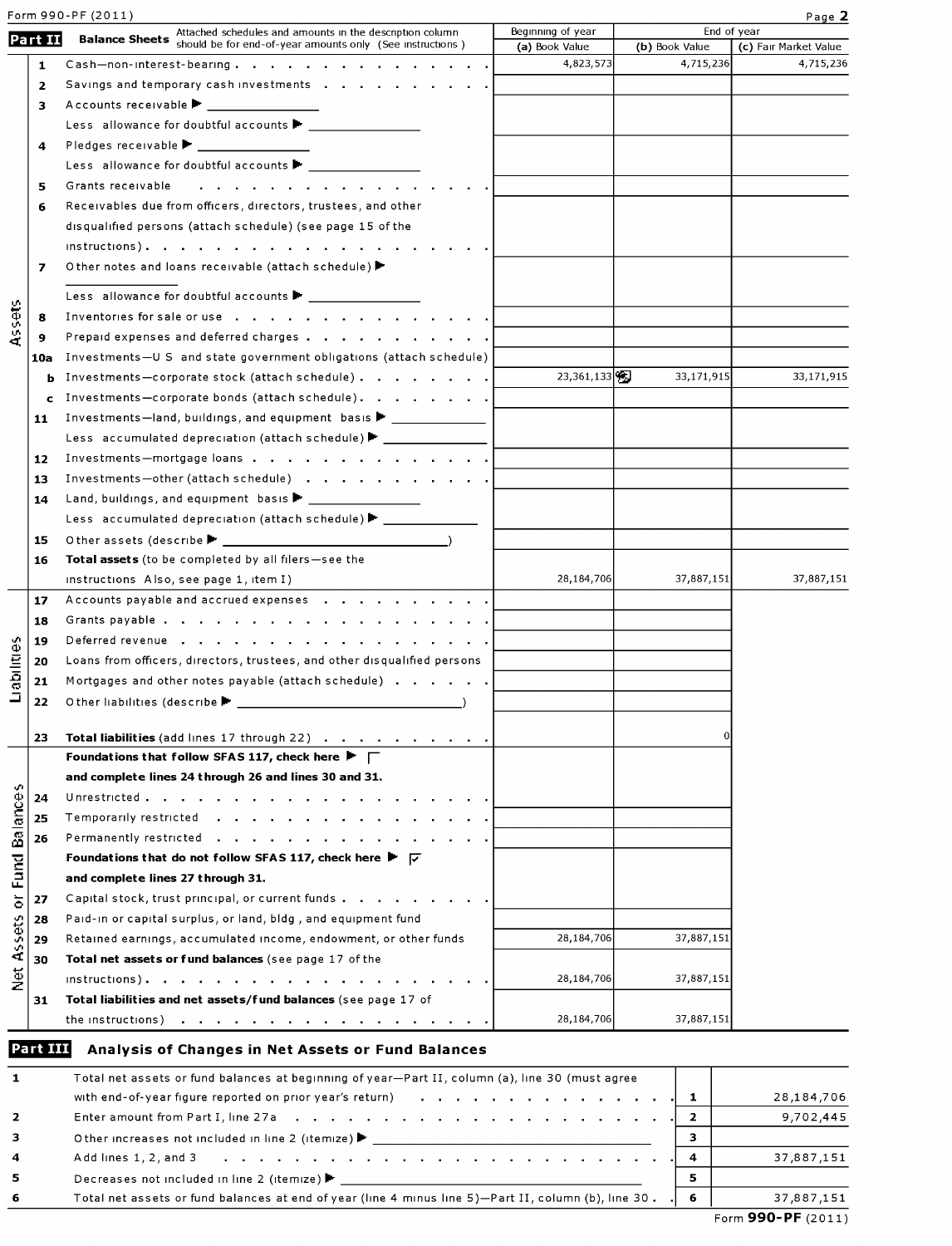| Form 990-PF (2011)                                              |                                                                                                                                    |                                                                                 |                                                                | Page 3                         |  |
|-----------------------------------------------------------------|------------------------------------------------------------------------------------------------------------------------------------|---------------------------------------------------------------------------------|----------------------------------------------------------------|--------------------------------|--|
| Part IV                                                         | Capital Gains and Losses for Tax on Investment Income                                                                              |                                                                                 |                                                                |                                |  |
|                                                                 | (a) List and describe the kind(s) of property sold (e g, real estate,<br>2-story brick warehouse, or common stock, 200 shs MLC Co) | (b) How acquired<br>P-Purchase<br>D-Donation                                    | (c) Date acquired<br>(mo, day, yr)                             | (d) Date sold<br>(mo, day, yr) |  |
| 1a                                                              |                                                                                                                                    |                                                                                 |                                                                |                                |  |
|                                                                 |                                                                                                                                    |                                                                                 |                                                                |                                |  |
|                                                                 |                                                                                                                                    |                                                                                 |                                                                |                                |  |
| (e) Gross sales price                                           | (f) Depreciation allowed<br>(or allowable)                                                                                         | (g) Cost or other basis<br>plus expense of sale                                 | (h) Gain or (loss)                                             | $(e)$ plus $(f)$ minus $(g)$   |  |
| a                                                               |                                                                                                                                    |                                                                                 |                                                                |                                |  |
| ь                                                               |                                                                                                                                    |                                                                                 |                                                                |                                |  |
| $\mathbf c$                                                     |                                                                                                                                    |                                                                                 |                                                                |                                |  |
| d                                                               |                                                                                                                                    |                                                                                 |                                                                |                                |  |
| e                                                               |                                                                                                                                    |                                                                                 |                                                                |                                |  |
|                                                                 | Complete only for assets showing gain in column (h) and owned by the foundation on 12/31/69                                        |                                                                                 | (I) Gains (Col (h) gain minus                                  |                                |  |
| (i) $FMV$ as of $12/31/69$                                      | (j) Adjusted basis<br>as of 12/31/69                                                                                               | (k) Excess of col (i)<br>over col (1), if any                                   | col (k), but not less than $-0$ -) or<br>Losses (from col (h)) |                                |  |
| a                                                               |                                                                                                                                    |                                                                                 |                                                                |                                |  |
| ь                                                               |                                                                                                                                    |                                                                                 |                                                                |                                |  |
| c                                                               |                                                                                                                                    |                                                                                 |                                                                |                                |  |
| d                                                               |                                                                                                                                    |                                                                                 |                                                                |                                |  |
| $\bullet$                                                       |                                                                                                                                    |                                                                                 |                                                                |                                |  |
| $\overline{2}$<br>Capital gain net income or (net capital loss) |                                                                                                                                    | If gain, also enter in Part I, line 7<br>If (loss), enter -0- in Part I, line 7 | $\overline{2}$                                                 |                                |  |
| $\overline{\mathbf{3}}$                                         | Net short-term capital gain or (loss) as defined in sections 1222(5) and (6)                                                       |                                                                                 |                                                                |                                |  |
| If (loss), enter -0- in Part I, line 8                          | If gain, also enter in Part I, line 8, column (c) (see pages 13 and 17 of the instructions)                                        |                                                                                 | 3                                                              |                                |  |

#### Part V Qualification Under Section 4940(e) for Reduced Tax on Net Investment Income

(For optional use by domestic private foundations subject to the section 4940(a) tax on net investment income )

If section 4940(d)(2) applies, leave this part blank

#### Was the foundation liable for the section 4942 tax on the distributable amount of any year in the base period?  $\Box$  Yes  $\Box$  No If "Yes," the foundation does not qualify under section 4940(e) Do not complete this part

1 Enter the appropriate amount in each column for each year, see page 18 of the instructions before making any entries

| (a)<br>Base period years Calendar<br>year (or tax year beginning in) |                                     | (b)<br>Adjusted qualifying distributions                                                                                                                                                                                                                                                                                                                                                                   | (c)<br>Net value of nonchantable-use assets |                                | (d)<br>Distribution ratio<br>$\left(\text{col} \left( b\right) \text{ divided by } \text{col} \left( c\right)\right)$ |
|----------------------------------------------------------------------|-------------------------------------|------------------------------------------------------------------------------------------------------------------------------------------------------------------------------------------------------------------------------------------------------------------------------------------------------------------------------------------------------------------------------------------------------------|---------------------------------------------|--------------------------------|-----------------------------------------------------------------------------------------------------------------------|
|                                                                      | 2010                                | 4,032,933                                                                                                                                                                                                                                                                                                                                                                                                  |                                             |                                |                                                                                                                       |
|                                                                      | 2009                                | 1,765,693                                                                                                                                                                                                                                                                                                                                                                                                  |                                             |                                |                                                                                                                       |
|                                                                      | 2008                                | 1,562,322                                                                                                                                                                                                                                                                                                                                                                                                  |                                             |                                |                                                                                                                       |
|                                                                      | 2007                                | 290,744                                                                                                                                                                                                                                                                                                                                                                                                    |                                             |                                |                                                                                                                       |
|                                                                      | 2006                                | 174,000                                                                                                                                                                                                                                                                                                                                                                                                    |                                             |                                |                                                                                                                       |
| $\overline{2}$<br>3<br>4<br>5                                        |                                     | <b>Total</b> of line 1, column $(d)$ , $\cdots$ , $\cdots$ , $\cdots$ , $\cdots$ , $\cdots$ , $\cdots$ , $\cdots$ , $\cdots$ , $\cdots$<br>A verage distribution ratio for the 5-year base period-divide the total on line 2 by 5, or by<br>the number of years the foundation has been in existence if less than 5 years<br>Enter the net value of noncharitable-use assets for 2011 from Part X, line 5. |                                             | $\overline{2}$<br>3<br>4<br>5. | $\Omega$                                                                                                              |
| 6                                                                    |                                     | Enter 1% of net investment income (1% of Part I, line 27b). 6                                                                                                                                                                                                                                                                                                                                              |                                             |                                | 9,982                                                                                                                 |
| $\overline{\mathbf{z}}$                                              |                                     |                                                                                                                                                                                                                                                                                                                                                                                                            |                                             | $\overline{ }$                 | 9,982                                                                                                                 |
| 8                                                                    |                                     |                                                                                                                                                                                                                                                                                                                                                                                                            |                                             | <b>8</b>                       | 7,105,215                                                                                                             |
|                                                                      | the Part VI instructions on page 18 | If line 8 is equal to or greater than line 7, check the box in Part VI, line 1b, and complete that part using a 1% tax rate See                                                                                                                                                                                                                                                                            |                                             |                                |                                                                                                                       |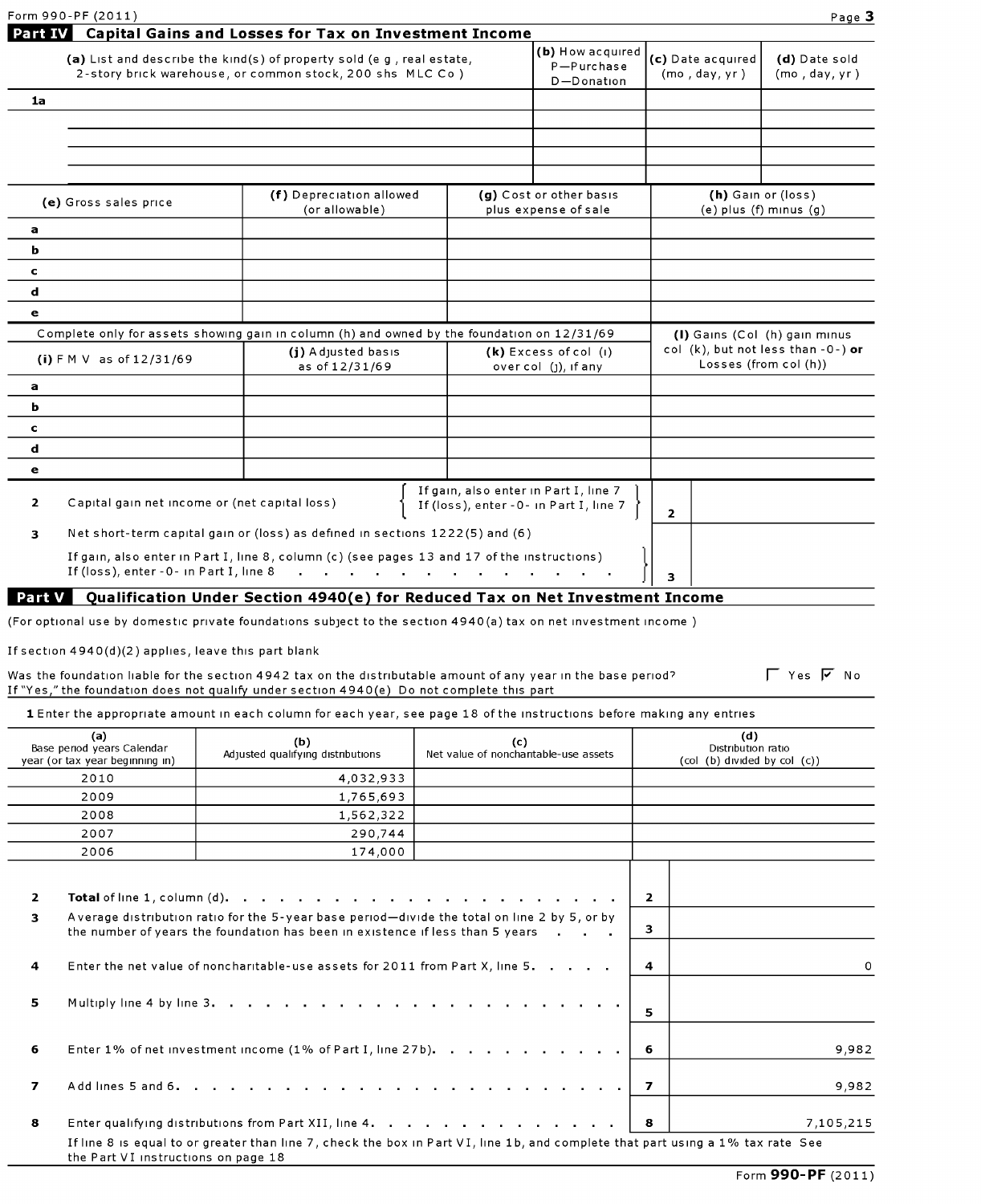|    | Form 990-PF (2011)                                                                                                                              |              |  |                         |     | Page 4 |
|----|-------------------------------------------------------------------------------------------------------------------------------------------------|--------------|--|-------------------------|-----|--------|
|    | Excise Tax Based on Investment Income (Section 4940(a), 4940(b), 4940(e), or 4948-see page 18 of the instructions)<br><b>Part VI</b>            |              |  |                         |     |        |
| 1a | Exempt operating foundations described in section 4940(d)(2), check here $\blacktriangleright \top$ and enter "N/A" on line 1                   |              |  |                         |     |        |
|    | Date of ruling or determination letter ______________ (attach copy of letter if necessary-see                                                   |              |  |                         |     |        |
| ь  | instructions)<br>Domestic foundations that meet the section 4940(e) requirements in Part V, check                                               | 1            |  |                         |     | 9,982  |
|    | here $\blacktriangleright$ $\sqrt{\phantom{a}}$ and enter 1% of Part I, line 27b                                                                |              |  |                         |     |        |
| c  | All other domestic foundations enter 2% of line 27b Exempt foreign organizations enter 4% of Part I, line 12, col (b)                           |              |  |                         |     |        |
| 2  | Tax under section 511 (domestic section 4947(a)(1) trusts and taxable foundations only Others enter -0-)                                        | $\mathbf{2}$ |  |                         |     |        |
| 3  | Add lines 1 and 2                                                                                                                               | 3            |  |                         |     | 9,982  |
| 4  | Subtitle A (income) tax (domestic section $4947(a)(1)$ trusts and taxable foundations only Others enter -0-)                                    | 4            |  |                         |     |        |
| 5  | Tax based on investment income. Subtract line 4 from line 3 If zero or less, enter -0-                                                          | 5.           |  |                         |     | 9,982  |
| 6  | Credits/Payments                                                                                                                                |              |  |                         |     |        |
| а  | 2011 estimated tax payments and 2010 overpayment credited to 2011<br>10,500<br>6a                                                               |              |  |                         |     |        |
| ь  | Exempt foreign organizations—tax withheld at source $\cdots$ $\cdots$ $\cdots$<br>6b.                                                           |              |  |                         |     |        |
| c  | Tax paid with application for extension of time to file (Form 8868)<br>5,000<br>6с                                                              |              |  |                         |     |        |
| d  | Backup withholding erroneously withheld<br>- 6d                                                                                                 |              |  |                         |     |        |
| 7  | Total credits and payments Add lines 6 a through 6 d.                                                                                           | 7            |  |                         |     | 15,500 |
| 8  | Enter any penalty for underpayment of estimated tax Check here $\overline{v}$ if Form 2220 is attached                                          | 8            |  |                         |     | 86     |
| 9  | Tax due. If the total of lines 5 and 8 is more than line 7, enter amount owed $\blacktriangleright$                                             | 9            |  |                         |     |        |
| 10 | <b>Overpayment.</b> If line 7 is more than the total of lines 5 and 8, enter the <b>amount overpaid.</b> $\blacktriangleright$                  | 10           |  |                         |     | 5,432  |
| 11 | Enter the amount of line 10 to be <b>Credited to 2012 estimated tax</b><br>5,432<br>Ref unded ►                                                 | 11           |  |                         |     |        |
|    | <b>Part VII-A</b> Statements Regarding Activities                                                                                               |              |  |                         |     |        |
| 1a | During the tax year, did the foundation attempt to influence any national, state, or local legislation or did                                   |              |  |                         | Yes | No.    |
|    | it participate or intervene in any political campaign?                                                                                          |              |  | 1a                      |     | No     |
| b. | Did it spend more than \$100 during the year (either directly or indirectly) for political purposes (see page 19 of                             |              |  |                         |     |        |
|    |                                                                                                                                                 |              |  | 1b                      |     | No     |
|    | If the answer is "Yes" to la or 1b, attach a detailed description of the activities and copies of any materials                                 |              |  |                         |     |        |
|    | published or distributed by the foundation in connection with the activities.                                                                   |              |  |                         |     |        |
|    | Did the foundation file Form 1120-POL for this year?                                                                                            |              |  |                         |     | No.    |
| d  | Enter the amount (if any) of tax on political expenditures (section 4955) imposed during the year                                               |              |  |                         |     |        |
|    | (1) On the foundation $\blacktriangleright$ \$ $\qquad \qquad$ (2) On foundation managers $\blacktriangleright$ \$ $\qquad \qquad$              |              |  |                         |     |        |
|    | Enter the reimbursement (if any) paid by the foundation during the year for political expenditure tax imposed                                   |              |  |                         |     |        |
|    |                                                                                                                                                 |              |  |                         |     |        |
| 2  | Has the foundation engaged in any activities that have not previously been reported to the IRS?                                                 |              |  | $\mathbf{2}$            |     | No.    |
|    | If "Yes," attach a detailed description of the activities.                                                                                      |              |  |                         |     |        |
| 3  | Has the foundation made any changes, not previously reported to the IRS, in its governing instrument, articles                                  |              |  |                         |     |        |
|    | of incorporation, or bylaws, or other similar instruments? If "Yes," attach a conformed copy of the changes                                     |              |  | з                       |     | No     |
| 4a | Did the foundation have unrelated business gross income of \$1,000 or more during the year?                                                     |              |  | 4a                      |     | No.    |
| b  |                                                                                                                                                 |              |  | 4Ь                      |     |        |
| 5  | Was there a liquidation, termination, dissolution, or substantial contraction during the year?                                                  |              |  | 5                       |     | No.    |
|    | If "Yes," attach the statement required by General Instruction T.                                                                               |              |  |                         |     |        |
| 6  | Are the requirements of section 508(e) (relating to sections 4941 through 4945) satisfied either<br>By language in the governing instrument, or |              |  |                         |     |        |
|    | By state legislation that effectively amends the governing instrument so that no mandatory directions                                           |              |  |                         |     |        |
|    |                                                                                                                                                 |              |  | 6                       | Yes |        |
| 7  | Did the foundation have at least \$5,000 in assets at any time during the year? If "Yes," complete Part II, col (c), and Part XV                |              |  | $\overline{\mathbf{z}}$ | Yes |        |
| 8а | Enter the states to which the foundation reports or with which it is registered (see page 19 of the                                             |              |  |                         |     |        |
|    | instructions)                                                                                                                                   |              |  |                         |     |        |
| ь  | If the answer is "Yes" to line 7, has the foundation furnished a copy of Form 990-PF to the Attorney                                            |              |  |                         |     |        |
|    | General (or designate) of each state as required by General Instruction G? If "No," attach explanation.                                         |              |  |                         |     |        |
| 9  | Is the foundation claiming status as a private operating foundation within the meaning of section $4942(j)(3)$                                  |              |  | 8b                      | Yes |        |
|    | or 4942(j)(5) for calendar year 2011 or the taxable year beginning in 2011 (see instructions for Part XIV on                                    |              |  |                         |     |        |
|    |                                                                                                                                                 |              |  | 9                       |     | No     |
| 10 | Did any persons become substantial contributors during the tax year? If "Yes," attach a schedule listing their names and addresses              |              |  | 10                      |     | No     |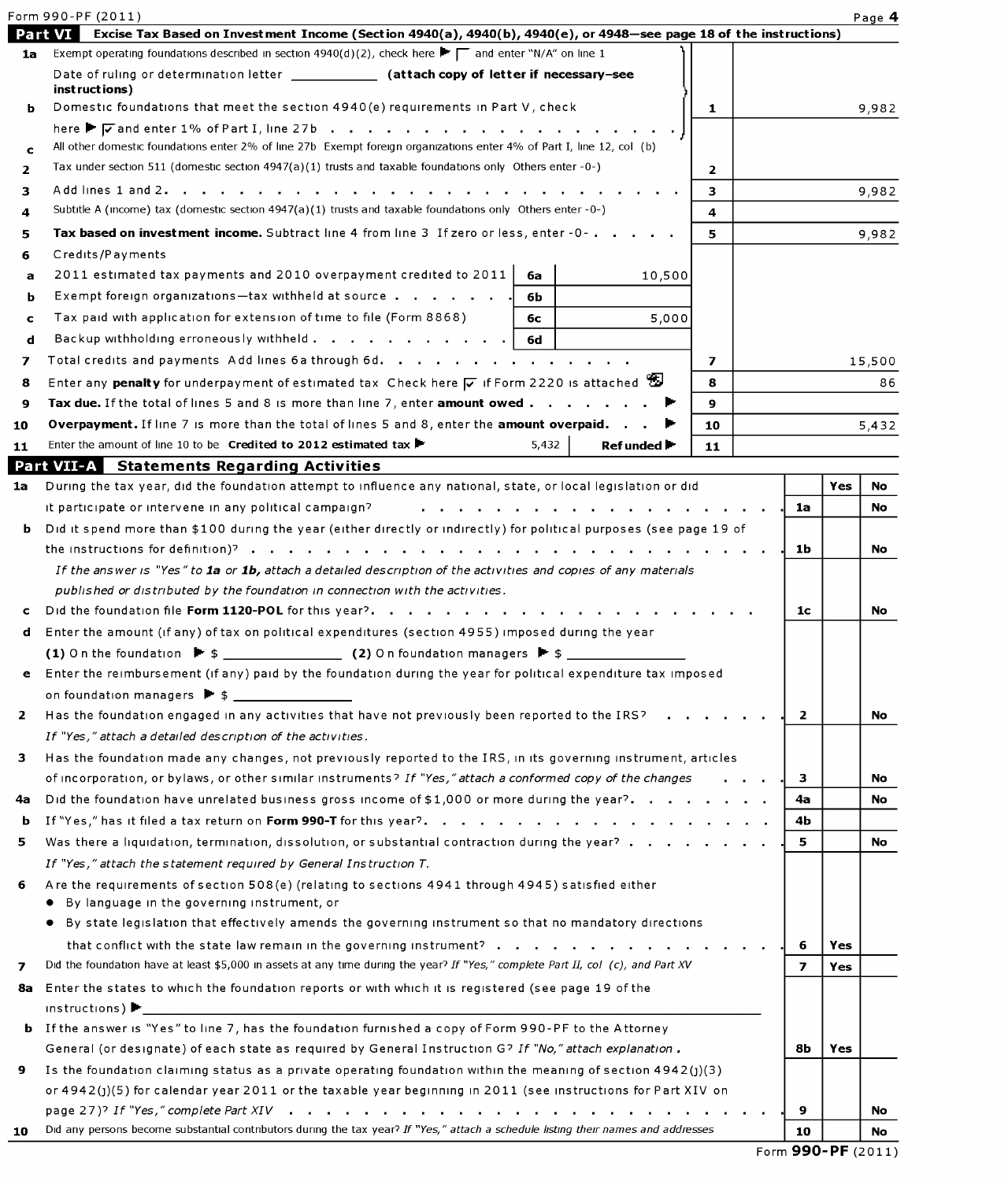|    | Form 990-PF (2011)                                                                                                                                                                                                  |    |            | Page 5 |
|----|---------------------------------------------------------------------------------------------------------------------------------------------------------------------------------------------------------------------|----|------------|--------|
|    | Part VII-A Statements Regarding Activities (continued)                                                                                                                                                              |    |            |        |
| 11 | At any time during the year, did the foundation, directly or indirectly, own a controlled entity within the                                                                                                         |    |            |        |
|    | meaning of section $512(b)(13)$ ? If "Yes," attach schedule (see page 20 of the instructions) $\cdots$ $\cdots$                                                                                                     | 11 |            | No     |
| 12 | Did the foundation acquire a direct or indirect interest in any applicable insurance contract before August 17, 2008?                                                                                               | 12 |            | No     |
| 13 | Did the foundation comply with the public inspection requirements for its annual returns and exemption application?<br>Website address ▶NOT APPLICABLE                                                              | 13 | Yes        |        |
| 14 | The books are in care of ▶REBEKAH MERCER<br>────────────────────Telephone no ▶ (631) 331-0515                                                                                                                       |    |            |        |
|    | Located at ▶240 RIVERSIDE BLVD NEW YORK NY<br>$ZIP+4$ -10069                                                                                                                                                        |    |            |        |
|    |                                                                                                                                                                                                                     |    |            |        |
| 15 | Section 4947(a)(1) nonexempt charitable trusts filing Form 990-PF in lieu of Form 1041 - Check here<br>and enter the amount of tax-exempt interest received or accrued during the year. $\blacktriangleright$<br>15 |    |            |        |
| 16 | At any time during calendar year 2011, did the foundation have an interest in or a signature or other authority over                                                                                                |    | Yes        | N o    |
|    | a bank, securities, or other financial account in a foreign country?                                                                                                                                                | 16 |            |        |
|    | See the instructions for exceptions and filing requirements for Form TD F90-22 1 If "Yes", enter the name of the<br>foreign country ▶                                                                               |    |            |        |
|    | Part VII-3 Statements Regarding Activities for Which Form 4720 May Be Required                                                                                                                                      |    |            |        |
|    | File Form 4720 if any item is checked in the "Yes" column, unless an exception applies.                                                                                                                             |    | <b>Yes</b> | No     |
|    | 1a During the year did the foundation (either directly or indirectly)                                                                                                                                               |    |            |        |
|    | $\Gamma$ Yes $\overline{V}$ No<br>(1) Engage in the sale or exchange, or leasing of property with a disqualified person?                                                                                            |    |            |        |
|    | (2) Borrow money from, lend money to, or otherwise extend credit to (or accept it from)                                                                                                                             |    |            |        |
|    | $\Gamma$ Yes $\overline{V}$ No                                                                                                                                                                                      |    |            |        |
|    | ΓYes ∇ No<br>(3) Furnish goods, services, or facilities to (or accept them from) a disqualified person?                                                                                                             |    |            |        |
|    | $\Gamma$ Yes $\overline{V}$ No<br>(4) Pay compensation to, or pay or reimburse the expenses of, a disqualified person?                                                                                              |    |            |        |
|    | (5) Transfer any income or assets to a disqualified person (or make any of either available                                                                                                                         |    |            |        |
|    | $\Gamma$ Yes $\overline{V}$ No<br>for the benefit or use of a disqualified person)?.                                                                                                                                |    |            |        |
|    | (6) A gree to pay money or property to a government official? (Exception. Check "No"                                                                                                                                |    |            |        |
|    | if the foundation agreed to make a grant to or to employ the official for a period                                                                                                                                  |    |            |        |
|    | after termination of government service, if terminating within 90 days). $\Gamma$ Yes $\nabla$ No                                                                                                                   |    |            |        |
|    | <b>b</b> If any answer is "Yes" to $1a(1) - (6)$ , did any of the acts fail to qualify under the exceptions described in Regulations                                                                                |    |            |        |
|    | section 53 4941(d)-3 or in a current notice regarding disaster assistance (see page 20 of the instructions)?                                                                                                        | 1b |            |        |
|    | Organizations relying on a current notice regarding disaster assistance check here.<br>$\mathbf{F}$ .                                                                                                               |    |            |        |
| c  | Did the foundation engage in a prior year in any of the acts described in 1a, other than excepted acts,                                                                                                             |    |            |        |
|    | that were not corrected before the first day of the tax year beginning in 2011?.                                                                                                                                    | 1c |            |        |
| 2  | Taxes on failure to distribute income (section 4942) (does not apply for years the foundation was a private                                                                                                         |    |            |        |
|    | operating foundation defined in section $4942(j)(3)$ or $4942(j)(5)$ )                                                                                                                                              |    |            |        |
| a  | At the end of tax year 2011, did the foundation have any undistributed income (lines 6d                                                                                                                             |    |            |        |
|    |                                                                                                                                                                                                                     |    |            |        |
|    | If "Yes," list the years 20______, 20_____, 20_____, 20_____                                                                                                                                                        |    |            |        |
| ь  | Are there any years listed in 2a for which the foundation is not applying the provisions of section $4942(a)(2)$                                                                                                    |    |            |        |
|    | (relating to incorrect valuation of assets) to the year's undistributed income? (If applying section 4942(a)(2)                                                                                                     |    |            |        |
|    | to all years listed, answer "No" and attach statement-see page 20 of the instructions).                                                                                                                             | 2Ь |            |        |
| c. | If the provisions of section $4942(a)(2)$ are being applied to any of the years listed in 2a, list the years here                                                                                                   |    |            |        |
|    | ▶ 20____,20____,20____,20_____                                                                                                                                                                                      |    |            |        |
| Зa | Did the foundation hold more than a 2% direct or indirect interest in any business                                                                                                                                  |    |            |        |
|    | <b>b</b> If "Yes," did it have excess business holdings in 2011 as a result of (1) any purchase by the foundation                                                                                                   |    |            |        |
|    | or disqualified persons after May 26, 1969, (2) the lapse of the 5-year period (or longer period approved                                                                                                           |    |            |        |
|    | by the Commissioner under section $4943(c)(7)$ ) to dispose of holdings acquired by gift or bequest, or (3)                                                                                                         |    |            |        |
|    | the lapse of the 10-, 15-, or 20-year first phase holding period? (Use Schedule C, Form 4720, to determine                                                                                                          |    |            |        |
|    |                                                                                                                                                                                                                     | зь |            |        |
| 4a | Did the foundation invest during the year any amount in a manner that would jeopardize its charitable purposes?                                                                                                     | 4a |            | No     |
| b  | Did the foundation make any investment in a prior year (but after December 31, 1969) that could jeopardize its                                                                                                      |    |            |        |
|    | charitable purpose that had not been removed from jeopardy before the first day of the tax year beginning in 2011?                                                                                                  | 4Ь |            | No     |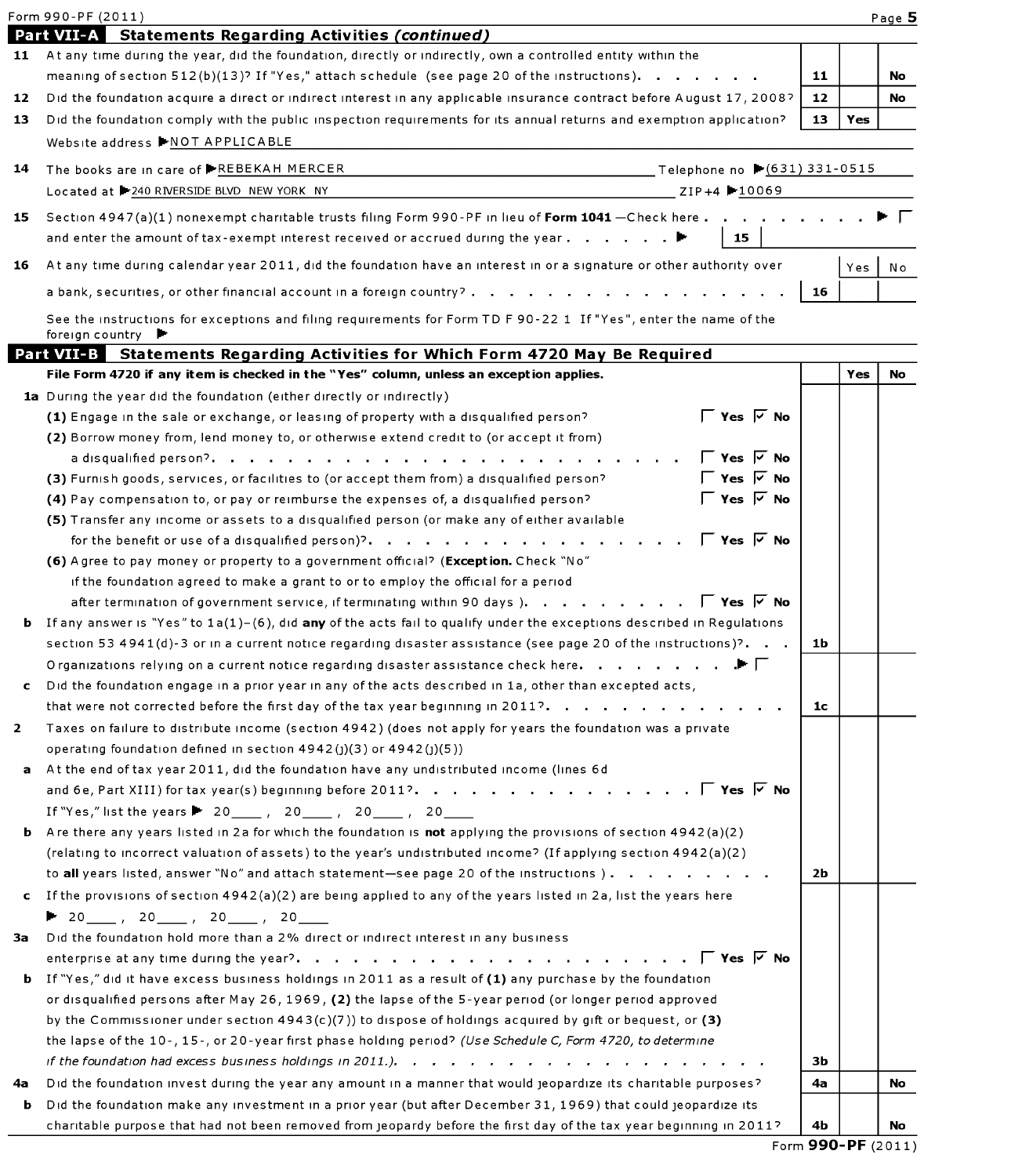|              | Form 990-PF (2011)                                                                                                                             |                                       |                                         |                                                                                                          |                      |                  | Page 6 |
|--------------|------------------------------------------------------------------------------------------------------------------------------------------------|---------------------------------------|-----------------------------------------|----------------------------------------------------------------------------------------------------------|----------------------|------------------|--------|
|              | <b>Part VII-B</b>                                                                                                                              |                                       |                                         | Statements Regarding Activities for Which Form 4720 May Be Required (continued)                          |                      |                  |        |
| 5а           | During the year did the foundation pay or incur any amount to                                                                                  |                                       |                                         |                                                                                                          |                      |                  |        |
|              | (1) Carry on propaganda, or otherwise attempt to influence legislation (section $4945(e)$ )?                                                   |                                       |                                         | $\Gamma$ Yes $\overline{V}$ No                                                                           |                      |                  |        |
|              | (2) Influence the outcome of any specific public election (see section 4955), or to carry                                                      |                                       |                                         |                                                                                                          |                      |                  |        |
|              | on, directly or indirectly, any voter registration drive?                                                                                      |                                       |                                         | $\Gamma$ Yes $\triangledown$ No                                                                          |                      |                  |        |
|              | (3) Provide a grant to an individual for travel, study, or other similar purposes?                                                             |                                       |                                         | $\Gamma$ Yes $\overline{V}$ No                                                                           |                      |                  |        |
|              | (4) Provide a grant to an organization other than a charitable, etc, organization described                                                    |                                       |                                         |                                                                                                          |                      |                  |        |
|              | in section 509(a)(1), (2), or (3), or section 4940(d)(2)? (see page 22 of the instructions). $\Box$ Yes $\Box$ No                              |                                       |                                         |                                                                                                          |                      |                  |        |
|              | (5) Provide for any purpose other than religious, charitable, scientific, literary, or                                                         |                                       |                                         |                                                                                                          |                      |                  |        |
|              |                                                                                                                                                |                                       |                                         | educational purposes, or for the prevention of cruelty to children or animals?. $\Gamma$ Yes $\nabla$ No |                      |                  |        |
| ь            | If any answer is "Yes" to $5a(1)$ -(5), did any of the transactions fail to qualify under the exceptions described in                          |                                       |                                         |                                                                                                          |                      |                  |        |
|              | Requiations section 53 4945 or in a current notice regarding disaster assistance (see page 22 of the instructions)?                            |                                       |                                         |                                                                                                          |                      | 5b               |        |
|              | Organizations relying on a current notice regarding disaster assistance check here. $\ldots$ , $\ldots$ , $\blacktriangleright$                |                                       |                                         |                                                                                                          |                      |                  |        |
| $\mathbf{c}$ | If the answer is "Yes" to question 5a(4), does the foundation claim exemption from the                                                         |                                       |                                         |                                                                                                          |                      |                  |        |
|              |                                                                                                                                                |                                       |                                         |                                                                                                          |                      |                  |        |
|              | If "Yes," attach the statement required by Regulations section $53.4945 - 5(d)$ .                                                              |                                       |                                         |                                                                                                          |                      |                  |        |
| 6a           | Did the foundation, during the year, receive any funds, directly or indirectly, to pay                                                         |                                       |                                         |                                                                                                          |                      |                  |        |
|              |                                                                                                                                                |                                       |                                         |                                                                                                          |                      |                  |        |
| ь            | Did the foundation, during the year, pay premiums, directly or indirectly, on a personal benefit contract?.                                    |                                       |                                         |                                                                                                          |                      | 6Ь.              | No I   |
|              | If "Yes" to 6b, file Form 8870.                                                                                                                |                                       |                                         |                                                                                                          |                      |                  |        |
|              | 7a At any time during the tax year, was the foundation a party to a prohibited tax shelter transaction?                                        |                                       |                                         | $\Gamma$ Yes $\overline{V}$ No                                                                           |                      |                  |        |
|              | <b>b</b> If yes, did the foundation receive any proceeds or have any net income attributable to the transaction? $\cdot$ $\cdot$ $\cdot$       |                                       |                                         |                                                                                                          |                      | 7Ь               |        |
|              |                                                                                                                                                |                                       |                                         | Information About Officers, Directors, Trustees, Foundation Managers, Highly Paid Employees,             |                      |                  |        |
|              | Part VIII<br>and Contractors                                                                                                                   |                                       |                                         |                                                                                                          |                      |                  |        |
|              | 1 List all officers, directors, trustees, foundation managers and their compensation (see page 22 of the instructions).                        |                                       |                                         |                                                                                                          |                      |                  |        |
|              | (a) Name and address                                                                                                                           | (b) Title, and average                | (c) Compensation<br>(If not paid, enter | (d) Contributions to<br>employee benefit plans                                                           | (e) Expense account, |                  |        |
|              |                                                                                                                                                | hours per week<br>devoted to position | -0-)                                    | and deferred compensation                                                                                |                      | other allowances |        |
|              | REBEKAH MERCER                                                                                                                                 | <b>DIRECTOR</b>                       | $\Omega$                                | 0                                                                                                        |                      |                  | 0      |
|              | 240 RIVERSIDE BLVE APT 24A<br>NEW YORK, NY 10069                                                                                               | 10 00                                 |                                         |                                                                                                          |                      |                  |        |
|              | 2 Compensation of five highest-paid employees (other than those included on line 1—see page 23 of the instructions).<br>If none, enter "NONE." |                                       |                                         |                                                                                                          |                      |                  |        |
|              |                                                                                                                                                |                                       |                                         |                                                                                                          |                      |                  |        |

| (a) Name and address of each employee<br>paid more than \$50,000 | (b) Title, and average<br>hours per week<br>devoted to position | (c) Compensation | (d) Contributions to<br>employee benefit<br>plans and deferred<br>compensation | (e) Expense account,<br>other allowances |  |  |  |  |  |
|------------------------------------------------------------------|-----------------------------------------------------------------|------------------|--------------------------------------------------------------------------------|------------------------------------------|--|--|--|--|--|
| NONE                                                             |                                                                 |                  |                                                                                |                                          |  |  |  |  |  |
|                                                                  |                                                                 |                  |                                                                                |                                          |  |  |  |  |  |
|                                                                  |                                                                 |                  |                                                                                |                                          |  |  |  |  |  |
|                                                                  |                                                                 |                  |                                                                                |                                          |  |  |  |  |  |
|                                                                  |                                                                 |                  |                                                                                |                                          |  |  |  |  |  |
| ►<br>Total number of other employees paid over \$50,000.         |                                                                 |                  |                                                                                |                                          |  |  |  |  |  |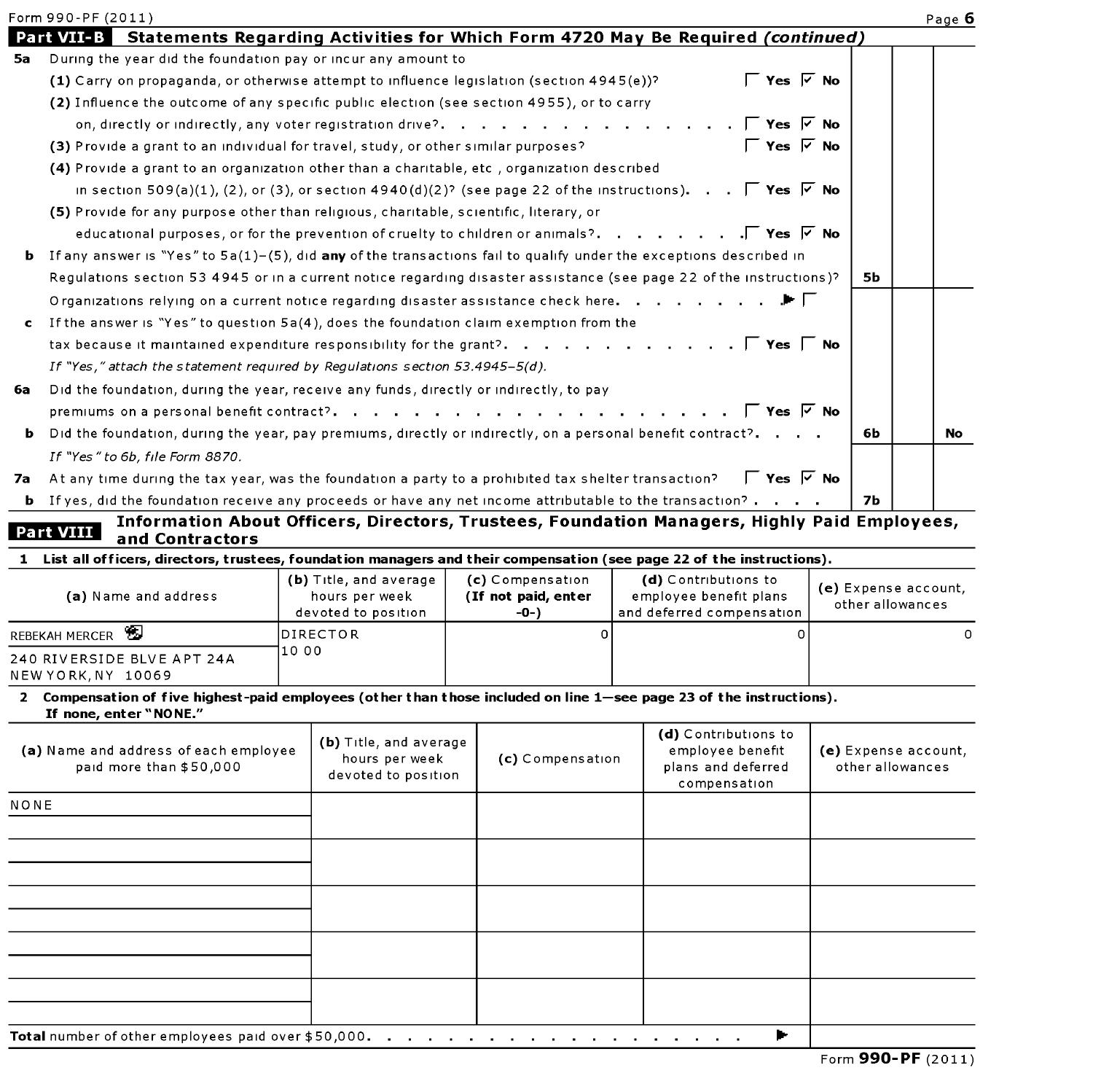| Information About Officers, Directors, Trustees, Foundation Managers, Highly Paid Employees,<br>Part VIII<br>and Contractors (continued)           |                     |                  |
|----------------------------------------------------------------------------------------------------------------------------------------------------|---------------------|------------------|
| 3 Five highest-paid independent contractors for professional services (see page 23 of the instructions). If none, enter "NONE".                    |                     |                  |
| (a) Name and address of each person paid more than \$50,000                                                                                        | (b) Type of service | (c) Compensation |
| NONE                                                                                                                                               |                     |                  |
|                                                                                                                                                    |                     |                  |
|                                                                                                                                                    |                     |                  |
|                                                                                                                                                    |                     |                  |
|                                                                                                                                                    |                     |                  |
|                                                                                                                                                    |                     |                  |
|                                                                                                                                                    |                     |                  |
|                                                                                                                                                    |                     |                  |
|                                                                                                                                                    |                     |                  |
|                                                                                                                                                    |                     |                  |
| Total number of others receiving over \$50,000 for professional services.                                                                          | Þ                   |                  |
|                                                                                                                                                    |                     |                  |
| Part IX-A Summary of Direct Charitable Activities                                                                                                  |                     |                  |
| List the foundation's four largest direct charitable activities during the tax year Include relevant statistical information such as the number of |                     | Expenses         |
| organizations and other beneficiaries served, conferences convened, research papers produced, etc                                                  |                     |                  |
| 1                                                                                                                                                  |                     |                  |
|                                                                                                                                                    |                     |                  |
|                                                                                                                                                    |                     |                  |
|                                                                                                                                                    |                     |                  |
|                                                                                                                                                    |                     |                  |
|                                                                                                                                                    |                     |                  |
| з                                                                                                                                                  |                     |                  |
|                                                                                                                                                    |                     |                  |
|                                                                                                                                                    |                     |                  |
|                                                                                                                                                    |                     |                  |
|                                                                                                                                                    |                     |                  |
|                                                                                                                                                    |                     |                  |
| Part IX-B<br><b>Summary of Program-Related Investments</b> (see page 23 of the instructions)                                                       |                     |                  |
| Describe the two largest program-related investments made by the foundation during the tax year on lines 1 and 2                                   |                     | A mount          |
| 1 N/A                                                                                                                                              |                     |                  |
| 2                                                                                                                                                  |                     |                  |
|                                                                                                                                                    |                     |                  |
|                                                                                                                                                    |                     |                  |
| All other program-related investments See page 24 of the instructions                                                                              |                     |                  |
| з                                                                                                                                                  |                     |                  |
|                                                                                                                                                    |                     |                  |
|                                                                                                                                                    |                     |                  |
|                                                                                                                                                    | ►                   |                  |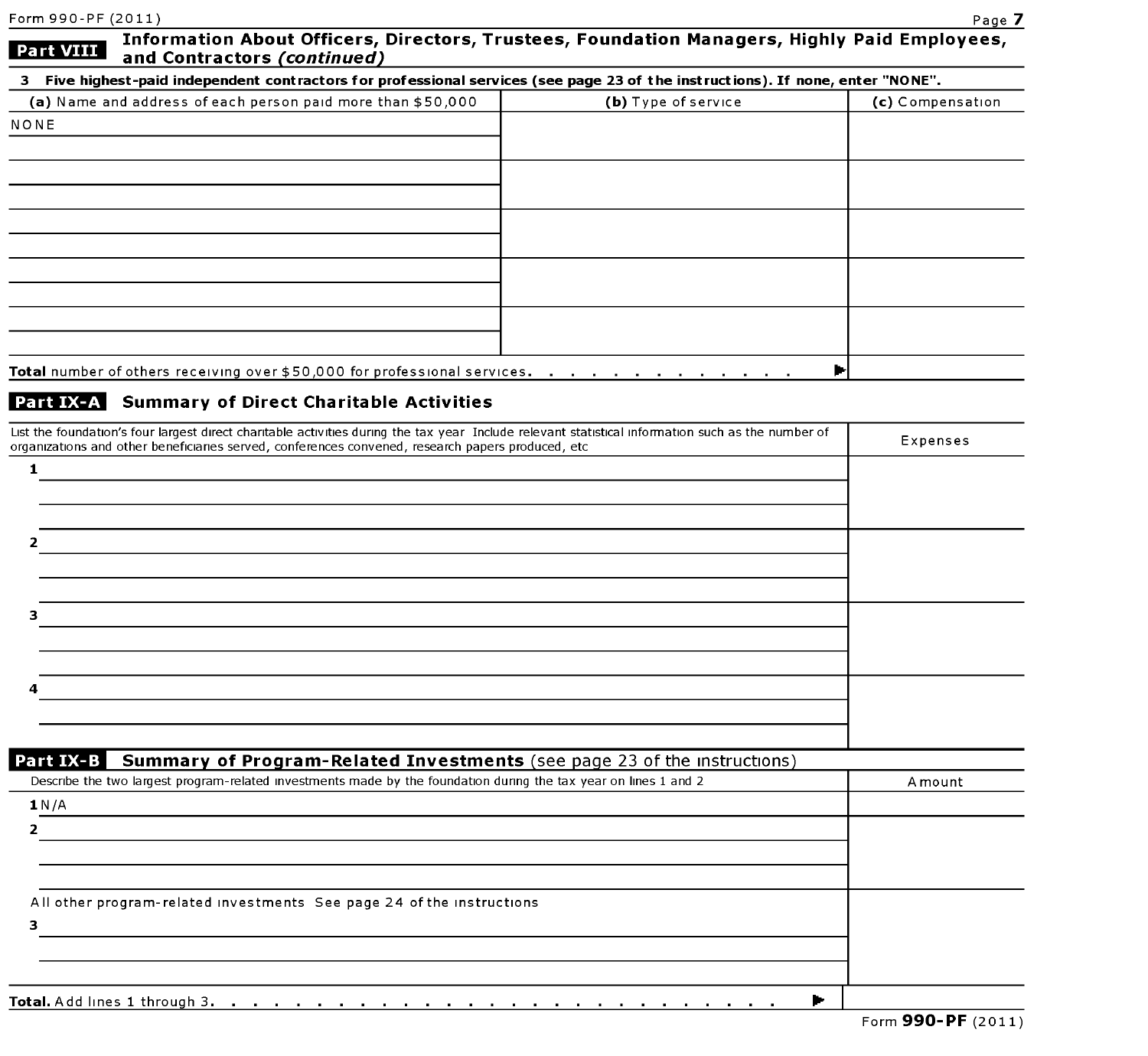Form 990-PF  $(2011)$  Page  ${\bf 8}$ 

|             | Minimum Investment Return (All domestic foundations must complete this part. Foreign foundations,<br>Part X<br>see page 24 of the instructions.)                                                                                           |                |           |
|-------------|--------------------------------------------------------------------------------------------------------------------------------------------------------------------------------------------------------------------------------------------|----------------|-----------|
| 1           | Fair market value of assets not used (or held for use) directly in carrying out charitable, etc,                                                                                                                                           |                |           |
|             | purposes                                                                                                                                                                                                                                   |                |           |
|             |                                                                                                                                                                                                                                            | 1a             | 0         |
| b           |                                                                                                                                                                                                                                            | 1Ь             | $\Omega$  |
| c           | Fair market value of all other assets (see page 24 of the instructions).                                                                                                                                                                   | 1 <sub>c</sub> | 0         |
| d           |                                                                                                                                                                                                                                            | 1d             | $\Omega$  |
| е           | Reduction claimed for blockage or other factors reported on lines 1a and                                                                                                                                                                   |                |           |
|             | 1c (attach detailed explanation). $\cdots$<br>1e                                                                                                                                                                                           |                |           |
| 2           |                                                                                                                                                                                                                                            | 2              |           |
| 3           |                                                                                                                                                                                                                                            | з.             | 0         |
| 4           | Cash deemed held for charitable activities Enter 1 1/2% of line 3 (for greater amount, see page 25                                                                                                                                         |                |           |
|             |                                                                                                                                                                                                                                            | 4              | 0         |
| 5           | Net value of noncharitable-use assets. Subtract line 4 from line 3 Enter here and on Part V, line 4                                                                                                                                        | 5              | 0         |
| 6           |                                                                                                                                                                                                                                            | 6              | $\Omega$  |
|             | <b>Distributable Amount</b> (see page 25 of the instructions) (Section $4942(1)(3)$ and (1)(5) private operating<br>Part XI                                                                                                                |                |           |
|             | foundations and certain foreign organizations check here $\blacktriangleright \top$ and do not complete this part.)                                                                                                                        |                |           |
| 1           |                                                                                                                                                                                                                                            | 1              |           |
| 2a          | Tax on investment income for 2011 from Part VI, line 5.<br>2a<br>9,982                                                                                                                                                                     |                |           |
| b           | Income tax for 2011 (This does not include the tax from Part VI). $\blacksquare$ .<br>2Ь                                                                                                                                                   |                |           |
| $\mathbf c$ |                                                                                                                                                                                                                                            | 2с             | 9,982     |
| з           | Distributable amount before adjustments Subtract line 2c from line 1.                                                                                                                                                                      | 3.             |           |
| 4           | Recoveries of amounts treated as qualifying distributions.                                                                                                                                                                                 | 4              |           |
| 5           |                                                                                                                                                                                                                                            | 5              |           |
| 6           | Deduction from distributable amount (see page 25 of the instructions).                                                                                                                                                                     | 6              |           |
| 7           | Distributable amount as adjusted Subtract line 6 from line 5 Enter here and on Part XIII,                                                                                                                                                  |                |           |
|             |                                                                                                                                                                                                                                            | 7              | 0         |
|             | <b>Part XIII</b> Qualifying Distributions (see page 25 of the instructions)                                                                                                                                                                |                |           |
| 1           | A mounts paid (including administrative expenses) to accomplish charitable, etc., purposes                                                                                                                                                 |                |           |
| a           | Expenses, contributions, gifts, etc -total from Part I, column (d), line 26.                                                                                                                                                               | 1a             | 7,105,215 |
|             | <b>b</b> Program-related investments-total from Part IX-B.                                                                                                                                                                                 | 1 <b>b</b>     |           |
| 2           | A mounts paid to acquire assets used (or held for use) directly in carrying out charitable, etc,                                                                                                                                           |                |           |
|             | purposes.<br>the company of the company of the company of the company of the company of the company of the company of the company of the company of the company of the company of the company of the company of the company of the company | $\overline{2}$ |           |
| 3           | A mounts set aside for specific charitable projects that satisfy the                                                                                                                                                                       |                |           |
| a           |                                                                                                                                                                                                                                            | За             |           |
| ь           |                                                                                                                                                                                                                                            | зь             |           |
| 4           | Qualifying distributions. Add lines 1a through 3b Enter here and on Part V, line 8, and Part XIII, line 4                                                                                                                                  | 4              | 7,105,215 |
| 5           | Foundations that qualify under section 4940(e) for the reduced rate of tax on net investment                                                                                                                                               |                |           |
|             | income Enter $1\%$ of Part I, line 27b (see page 26 of the instructions).                                                                                                                                                                  | 5              | 9,982     |
| 6           | Adjusted qualifying distributions. Subtract line 5 from line 4.                                                                                                                                                                            | 6              | 7,095,233 |
|             | Note: The amount on line 6 will be used in Part V, column (b), in subsequent years when calculating whether the foundation qualifies for<br>the section 4940(e) reduction of tax in those years                                            |                |           |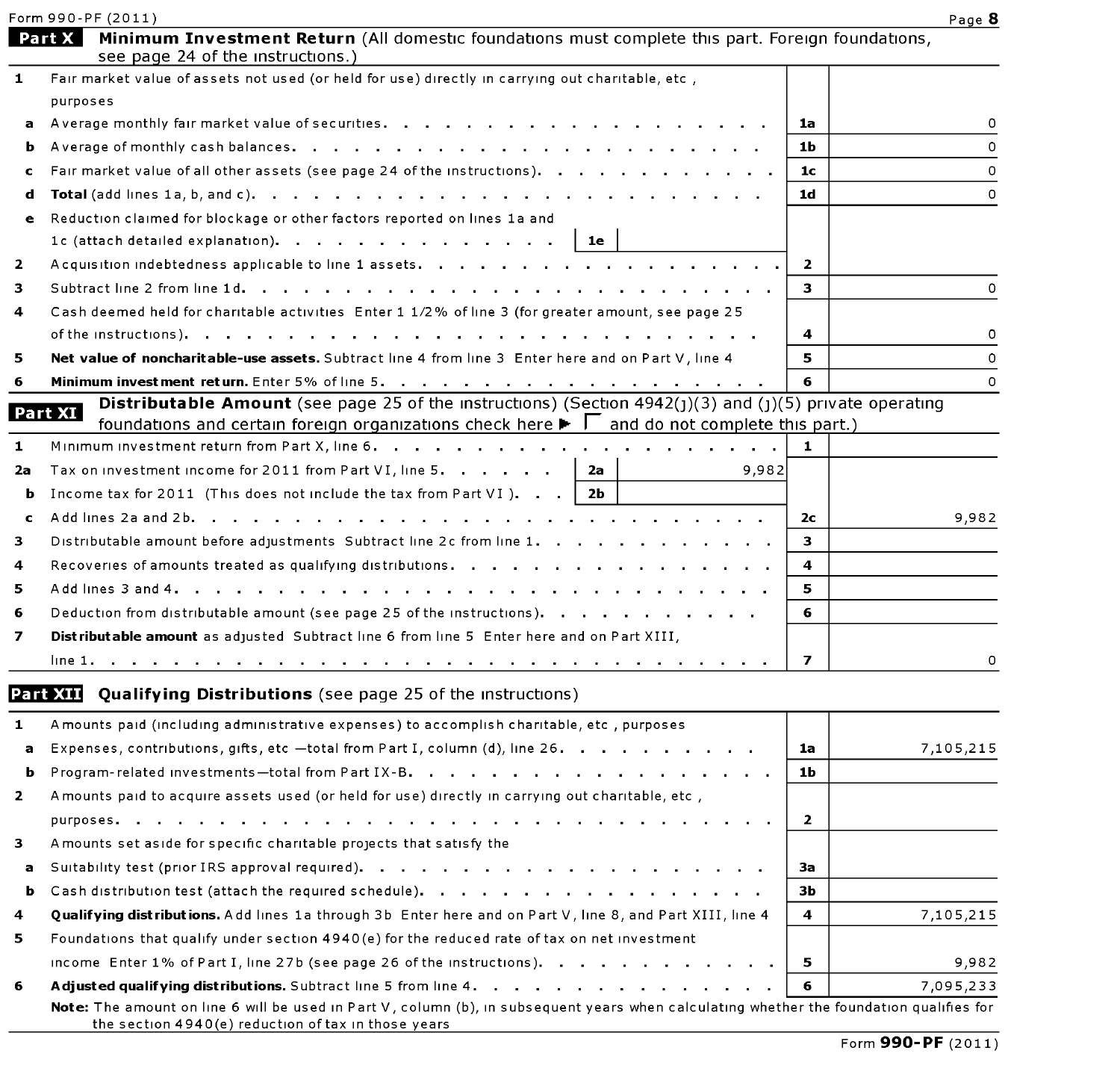| Form 990-PF (2011) | . .<br>аас |
|--------------------|------------|
|--------------------|------------|

|                                                                                                                                   | (a)        | (b)                 | (c)  | (d)                  |
|-----------------------------------------------------------------------------------------------------------------------------------|------------|---------------------|------|----------------------|
|                                                                                                                                   | Corpus     | Years prior to 2010 | 2010 | 2011<br>$\mathbf{0}$ |
| 1 Distributable amount for 2011 from Part XI, line 7                                                                              |            |                     |      |                      |
| 2 Undistributed income, if any, as of the end of 2011<br>a Enter amount for 2010 only.                                            |            |                     |      |                      |
|                                                                                                                                   |            |                     |      |                      |
| $20$ , $20$ , $20$<br><b>b</b> Total for prior years                                                                              |            |                     |      |                      |
| 3 Excess distributions carryover, if any, to 2011<br>174,346<br><b>a</b> From 2006.                                               |            |                     |      |                      |
| 293,256<br><b>b</b> From 2007.                                                                                                    |            |                     |      |                      |
| 1,567,678<br>c From 2008. $\vert$                                                                                                 |            |                     |      |                      |
| 1,774,307<br>d From 2009.                                                                                                         |            |                     |      |                      |
| 4,039,000<br>e From 2010.                                                                                                         |            |                     |      |                      |
| f Total of lines 3a through e.                                                                                                    | 7,848,587  |                     |      |                      |
| 4 Qualifying distributions for 2011 from Part                                                                                     |            |                     |      |                      |
| 7,105,215                                                                                                                         |            |                     |      |                      |
| a Applied to 2010, but not more than line 2a                                                                                      |            |                     |      |                      |
| <b>b</b> Applied to undistributed income of prior years                                                                           |            |                     |      |                      |
| (Election required-see page 26 of the instructions)                                                                               |            |                     |      |                      |
| c Treated as distributions out of corpus (Election                                                                                |            |                     |      |                      |
| required-see page 26 of the instructions).                                                                                        |            |                     |      |                      |
| d Applied to 2011 distributable amount.                                                                                           |            |                     |      |                      |
| e Remaining amount distributed out of corpus                                                                                      | 7,105,215  |                     |      |                      |
| 5 Excess distributions carryover applied to 2011                                                                                  |            |                     |      |                      |
| (If an amount appears in column $(d)$ , the                                                                                       |            |                     |      |                      |
| same amount must be shown in column (a).)                                                                                         |            |                     |      |                      |
| 6 Enter the net total of each column as                                                                                           |            |                     |      |                      |
| indicated below:                                                                                                                  |            |                     |      |                      |
| a Corpus Add lines 3f, 4c, and 4e Subtract line 5                                                                                 | 14,953,802 |                     |      |                      |
| <b>b</b> Prior years' undistributed income Subtract<br>line 4b from line 2b $\ldots$ $\ldots$ $\ldots$ $\ldots$ $\ldots$ $\ldots$ |            |                     |      |                      |
| c Enter the amount of prior years' undistributed                                                                                  |            |                     |      |                      |
| income for which a notice of deficiency has                                                                                       |            |                     |      |                      |
| been issued, or on which the section 4942(a)                                                                                      |            |                     |      |                      |
| tax has been previously assessed.                                                                                                 |            |                     |      |                      |
| d Subtract line 6c from line 6b Taxable                                                                                           |            |                     |      |                      |
| amount-see page 27 of the instructions                                                                                            |            |                     |      |                      |
| e Undistributed income for 2010 Subtract line<br>4a from line 2a Taxable amount-see page 27                                       |            |                     |      |                      |
| of the instructions $\cdots$ $\cdots$ $\cdots$ $\cdots$                                                                           |            |                     |      |                      |
| f Undistributed income for 2011 Subtract                                                                                          |            |                     |      |                      |
| lines 4d and 5 from line 1 This amount must                                                                                       |            |                     |      |                      |
| be distributed in $2011$                                                                                                          |            |                     |      | 0                    |
| 7 Amounts treated as distributions out of                                                                                         |            |                     |      |                      |
| corpus to satisfy requirements imposed by                                                                                         |            |                     |      |                      |
| section 170(b)(1)(F) or 4942(g)(3) (see page 27<br>of the instructions).                                                          |            |                     |      |                      |
| 8 Excess distributions carryover from 2006 not                                                                                    |            |                     |      |                      |
| applied on line 5 or line 7 (see page 27 of the                                                                                   |            |                     |      |                      |
| $instructions)$ .                                                                                                                 | 174,346    |                     |      |                      |
| 9 Excess distributions carryover to 2012.                                                                                         | 14,779,456 |                     |      |                      |
| Subtract lines 7 and 8 from line 6a.                                                                                              |            |                     |      |                      |
| 10 Analysis of line 9                                                                                                             |            |                     |      |                      |
| 293,256<br><b>a</b> Excess from 2007.                                                                                             |            |                     |      |                      |
| 1,567,678<br><b>b</b> Excess from $2008$ .<br>1,774,307                                                                           |            |                     |      |                      |
| $c$ Excess from 2009. $\ldots$<br>4,039,000                                                                                       |            |                     |      |                      |
| $d$ Excess from 2010.<br>7,105,215                                                                                                |            |                     |      |                      |
| $e$ Excess from 2011.                                                                                                             |            |                     |      |                      |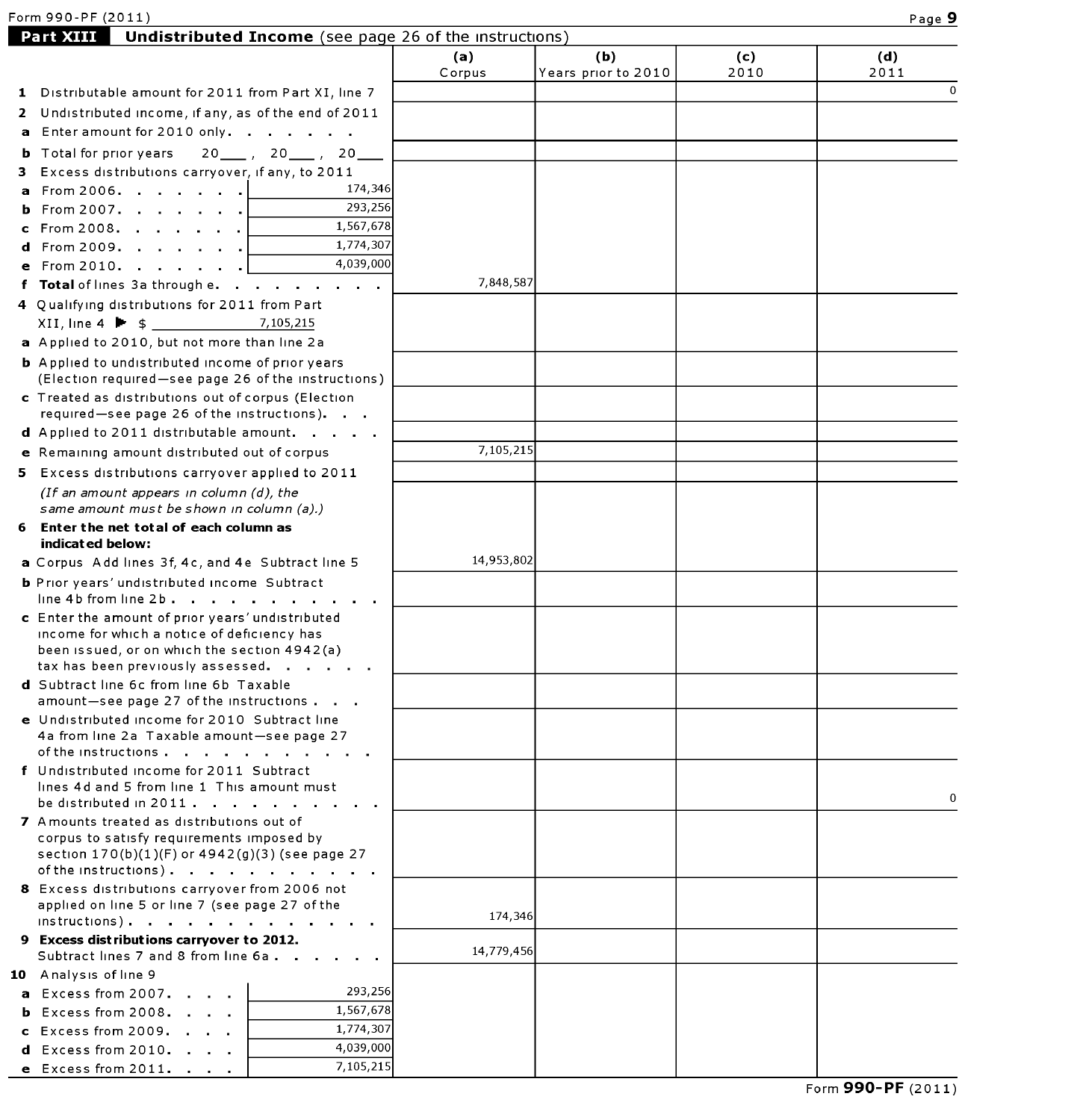|   | Form 990-PF (2011)                                                                                                                                                                   |          |          |               |               | Page 10    |
|---|--------------------------------------------------------------------------------------------------------------------------------------------------------------------------------------|----------|----------|---------------|---------------|------------|
|   | <b>Part XIV</b><br>Private Operating Foundations (see page 27 of the instructions and Part VII-A, question 9)                                                                        |          |          |               |               |            |
|   | 1a If the foundation has received a ruling or determination letter that it is a private operating<br>foundation, and the ruling is effective for 2011, enter the date of the ruling. |          |          |               |               |            |
|   | <b>b</b> Check box to indicate whether the organization is a private operating foundation described in section $\Box$                                                                |          |          |               | 4942(j)(3) or | 4942(j)(5) |
|   | 2a Enter the lesser of the adjusted net                                                                                                                                              | Tax year |          | Prior 3 years |               | (e) Total  |
|   | income from Part I or the minimum<br>investment return from Part X for each<br>yearlisted                                                                                            | (a) 2011 | (b) 2010 | (c) 2009      | $(d)$ 2008    |            |
|   | <b>b</b> 85% of line 2a.                                                                                                                                                             |          |          |               |               |            |
|   | c Qualifying distributions from Part XII,<br>line 4 for each year listed                                                                                                             |          |          |               |               |            |
|   | <b>d</b> Amounts included in line 2c not used directly<br>for active conduct of exempt activities.                                                                                   |          |          |               |               |            |
|   | e Qualifying distributions made directly<br>for active conduct of exempt activities<br>Subtract line 2d from line 2c.                                                                |          |          |               |               |            |
|   | 3 Complete 3a, b, or c for the<br>alternative test relied upon                                                                                                                       |          |          |               |               |            |
| a | "Assets" alternative test—enter                                                                                                                                                      |          |          |               |               |            |
|   | (1) Value of all assets                                                                                                                                                              |          |          |               |               |            |
|   | (2) Value of assets qualifying<br>under section 4942(j)(3)(B)(i)                                                                                                                     |          |          |               |               |            |
|   | <b>b</b> "Endowment" alternative test-enter $2/3$<br>of minimum investment return shown in<br>Part X, line 6 for each year listed.<br>$\sim$ 10 $\sim$                               |          |          |               |               |            |
|   | c "Support" alternative test-enter                                                                                                                                                   |          |          |               |               |            |
|   | (1) Total support other than gross<br>investment income (interest,<br>dividends, rents, payments<br>on securities loans (section<br>$512(a)(5)$ , or royalties).                     |          |          |               |               |            |
|   | (2) Support from general public<br>and 5 or more exempt<br>organizations as provided in<br>section 4942(j)(3)(B)(III).                                                               |          |          |               |               |            |
|   | (3) Largest amount of support<br>from an exempt organization                                                                                                                         |          |          |               |               |            |
|   | (4) Gross investment income                                                                                                                                                          |          |          |               |               |            |
|   | Supplementary Information (Complete this part only if the organization had \$5,000 or more in<br>Part XV<br>assets at any time during the year-see page 27 of the instructions.)     |          |          |               |               |            |

1 Information Regarding Foundation Managers:

<sup>a</sup> List any managers of the foundation who have contributed more than 2% of the total contributions received by the foundation before the close of any tax year (but only if they have contributed more than \$5,000) (See section 507(d)(2) )

b List any managers of the foundation who own 10% or more of the stock of a corporation (or an equally large portion of the ownership of <sup>a</sup> partnership or other entity) of which the foundation has <sup>a</sup> 10% or greater interest

|  |  |  |  |  |  |  | Information Regarding Contribution, Grant, Gift, Loan, Scholarship, etc., Programs: |
|--|--|--|--|--|--|--|-------------------------------------------------------------------------------------|
|--|--|--|--|--|--|--|-------------------------------------------------------------------------------------|

Check here  $\blacktriangleright\overline{\blacktriangledown}$  if the foundation only makes contributions to preselected charitable organizations and does not accept unsolicited requests for funds If the foundation makes gifts, grants, etc (see page 28 of the instructions) to individuals or organizations under other conditions, complete items 2a, b, c, and <sup>d</sup>

- a The name, address, and telephone number of the person to whom applications should be addressed
- b The form in which applications should be submitted and information and materials they should include
- c Any submission deadlines

| <b>d</b> Any restrictions or limitations on awards, such as by geographical areas, charitable fields, kinds of institutions, or other |  |  |
|---------------------------------------------------------------------------------------------------------------------------------------|--|--|
| factors                                                                                                                               |  |  |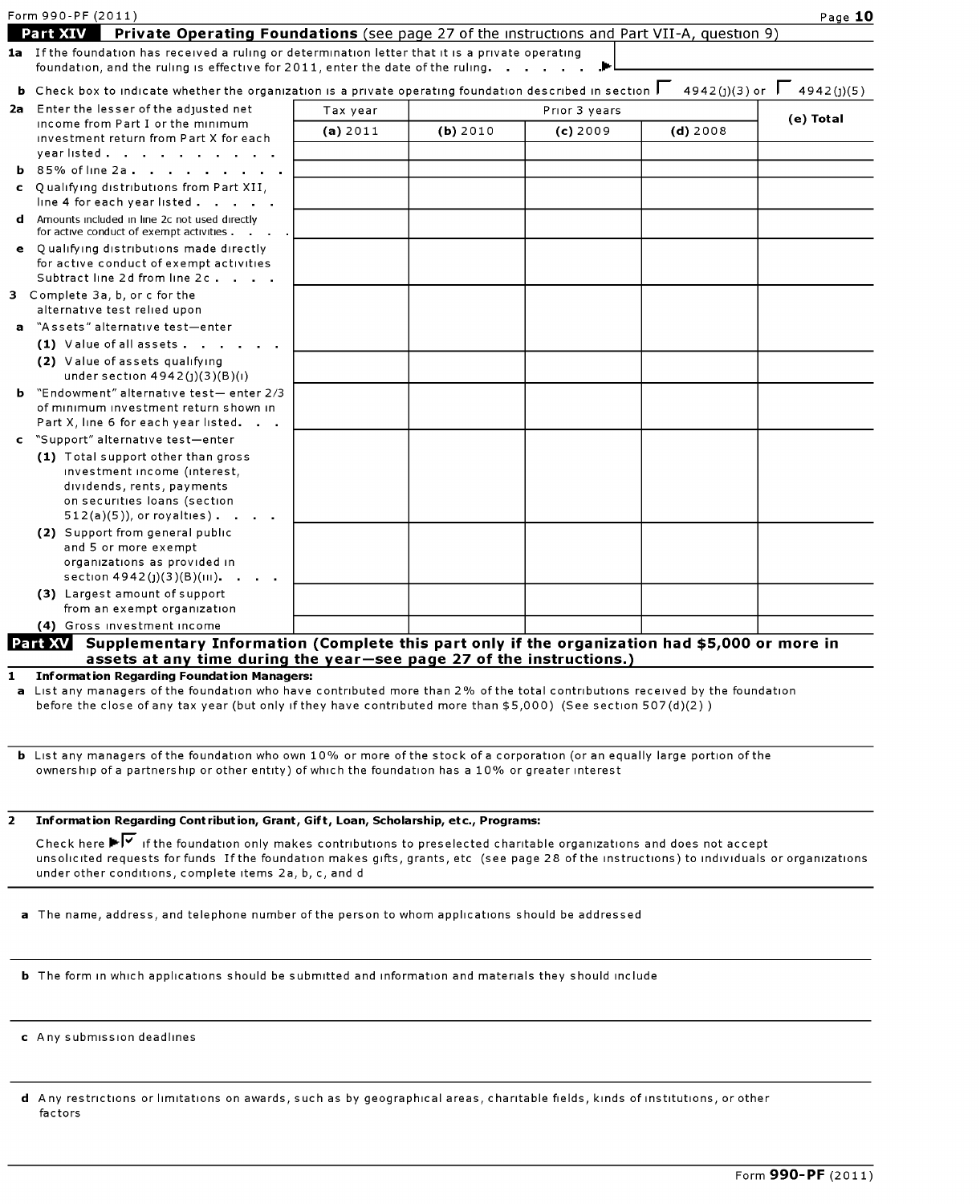| Form 990-PF (2011)<br>Part XV Supplementary Information (continued)            |                                                                        |                                              |                                                                                    | Page 11   |
|--------------------------------------------------------------------------------|------------------------------------------------------------------------|----------------------------------------------|------------------------------------------------------------------------------------|-----------|
| 3 Grants and Contributions Paid During the Year or Approved for Future Payment |                                                                        |                                              |                                                                                    |           |
| Recipient                                                                      | If recipient is an individual,<br>show any relationship to             | Foundation<br>status of                      | Purpose of grant or                                                                | A mount   |
| Name and address (home or business)                                            | any foundation manager<br>or substantial contributor                   | recipient                                    | contribution                                                                       |           |
| a Paid during the year                                                         |                                                                        |                                              |                                                                                    |           |
| See Additional Data Table                                                      |                                                                        |                                              |                                                                                    |           |
|                                                                                |                                                                        |                                              |                                                                                    |           |
|                                                                                |                                                                        |                                              |                                                                                    |           |
|                                                                                |                                                                        |                                              |                                                                                    |           |
|                                                                                |                                                                        |                                              |                                                                                    |           |
|                                                                                |                                                                        |                                              |                                                                                    |           |
|                                                                                |                                                                        |                                              |                                                                                    |           |
|                                                                                |                                                                        |                                              |                                                                                    |           |
|                                                                                |                                                                        |                                              |                                                                                    |           |
|                                                                                |                                                                        |                                              |                                                                                    |           |
|                                                                                |                                                                        |                                              |                                                                                    |           |
|                                                                                |                                                                        |                                              |                                                                                    |           |
|                                                                                |                                                                        |                                              |                                                                                    |           |
|                                                                                |                                                                        |                                              |                                                                                    |           |
|                                                                                |                                                                        |                                              |                                                                                    |           |
|                                                                                |                                                                        |                                              |                                                                                    |           |
|                                                                                |                                                                        |                                              |                                                                                    |           |
|                                                                                |                                                                        |                                              |                                                                                    |           |
|                                                                                |                                                                        |                                              |                                                                                    |           |
|                                                                                |                                                                        |                                              |                                                                                    |           |
|                                                                                |                                                                        |                                              |                                                                                    |           |
|                                                                                |                                                                        |                                              |                                                                                    |           |
|                                                                                |                                                                        |                                              |                                                                                    |           |
|                                                                                |                                                                        |                                              |                                                                                    |           |
|                                                                                |                                                                        |                                              |                                                                                    |           |
|                                                                                |                                                                        |                                              |                                                                                    |           |
|                                                                                |                                                                        |                                              |                                                                                    |           |
| Total.<br>the company of the company of                                        | <b>Contract Contract</b><br>$\sim$<br>$\blacksquare$<br>$\blacksquare$ | and the contract of the contract of the con- | $\blacktriangleright$ 3a<br>$\blacksquare$<br>$\sim$ 100 $\pm$<br>$\sim$ 100 $\pm$ | 7,105,215 |
| <b>b</b> Approved for future payment                                           |                                                                        |                                              |                                                                                    |           |
|                                                                                |                                                                        |                                              |                                                                                    |           |
|                                                                                |                                                                        |                                              |                                                                                    |           |
|                                                                                |                                                                        |                                              |                                                                                    |           |
|                                                                                |                                                                        |                                              |                                                                                    |           |
|                                                                                |                                                                        |                                              |                                                                                    |           |
|                                                                                |                                                                        |                                              |                                                                                    |           |
|                                                                                |                                                                        |                                              |                                                                                    |           |
|                                                                                |                                                                        |                                              |                                                                                    |           |
|                                                                                |                                                                        |                                              |                                                                                    |           |
|                                                                                |                                                                        |                                              |                                                                                    |           |
|                                                                                |                                                                        |                                              |                                                                                    |           |
|                                                                                |                                                                        |                                              |                                                                                    |           |
|                                                                                |                                                                        |                                              |                                                                                    |           |
|                                                                                |                                                                        |                                              |                                                                                    |           |
|                                                                                |                                                                        |                                              |                                                                                    |           |
|                                                                                |                                                                        |                                              |                                                                                    |           |
|                                                                                |                                                                        |                                              |                                                                                    |           |
| Total.                                                                         |                                                                        |                                              | $\blacktriangleright$ 3b                                                           |           |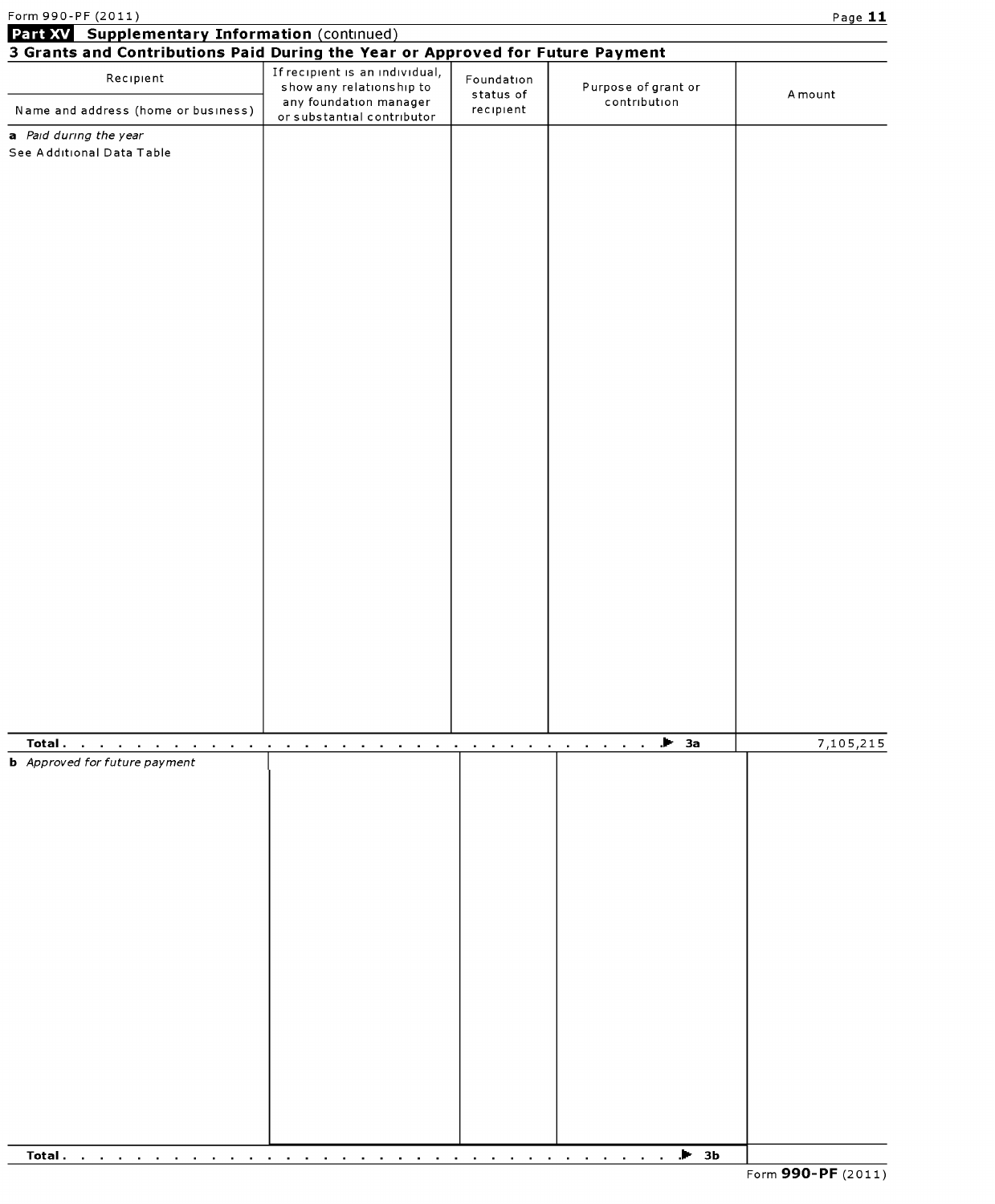| Form 990-PF (2011<br>ا 1 1 5 2. | Page |
|---------------------------------|------|
|                                 |      |

| Enter gross amounts unless otherwise indicated                                                                                                                                                                                                                                          |                      | Unrelated business income | Excluded by section 512, 513, or 514 |                | (e)<br>Related or exempt                                |
|-----------------------------------------------------------------------------------------------------------------------------------------------------------------------------------------------------------------------------------------------------------------------------------------|----------------------|---------------------------|--------------------------------------|----------------|---------------------------------------------------------|
| 1 Program service revenue                                                                                                                                                                                                                                                               | (a)<br>Business code | (b)<br>A mount            | (c)<br>Exclusion code                | (d)<br>A mount | function income<br>(See page 28 of<br>the instructions) |
|                                                                                                                                                                                                                                                                                         |                      |                           |                                      |                |                                                         |
|                                                                                                                                                                                                                                                                                         |                      |                           |                                      |                |                                                         |
|                                                                                                                                                                                                                                                                                         |                      |                           |                                      |                |                                                         |
|                                                                                                                                                                                                                                                                                         |                      |                           |                                      |                |                                                         |
|                                                                                                                                                                                                                                                                                         |                      |                           |                                      |                |                                                         |
| <u>f _______________________________</u>                                                                                                                                                                                                                                                |                      |                           |                                      |                |                                                         |
| g Fees and contracts from government agencies<br>2 Membership dues and assessments.                                                                                                                                                                                                     |                      |                           |                                      |                |                                                         |
| 3 Interest on savings and temporary cash investments                                                                                                                                                                                                                                    |                      |                           |                                      |                | 998,163                                                 |
| 4 Dividends and interest from securities.                                                                                                                                                                                                                                               |                      |                           |                                      |                |                                                         |
| 5 Net rental income or (loss) from real estate                                                                                                                                                                                                                                          |                      |                           |                                      |                |                                                         |
| a Debt-financed property.                                                                                                                                                                                                                                                               |                      |                           |                                      |                |                                                         |
| <b>b</b> Not debt-financed property.                                                                                                                                                                                                                                                    |                      |                           |                                      |                |                                                         |
| 6 Net rental income or (loss) from personal property                                                                                                                                                                                                                                    |                      |                           |                                      |                |                                                         |
| 7 Other investment income.<br>8 Gain or (loss) from sales of assets other than inventory                                                                                                                                                                                                |                      |                           |                                      |                | 8,919,704                                               |
| 9 Net income or (loss) from special events                                                                                                                                                                                                                                              |                      |                           |                                      |                |                                                         |
| 10 Gross profit or (loss) from sales of inventory. .                                                                                                                                                                                                                                    |                      |                           |                                      |                |                                                         |
|                                                                                                                                                                                                                                                                                         |                      |                           |                                      |                |                                                         |
|                                                                                                                                                                                                                                                                                         |                      |                           |                                      |                |                                                         |
| $c \overline{\phantom{a}}$                                                                                                                                                                                                                                                              |                      |                           |                                      |                |                                                         |
|                                                                                                                                                                                                                                                                                         |                      |                           |                                      |                |                                                         |
|                                                                                                                                                                                                                                                                                         |                      |                           |                                      |                |                                                         |
| $e_1$ and $e_2$ and $e_3$ and $e_4$ and $e_5$ and $e_6$ and $e_7$ and $e_8$ and $e_9$                                                                                                                                                                                                   |                      |                           |                                      |                |                                                         |
| 12 Subtotal Add columns (b), (d), and (e). .                                                                                                                                                                                                                                            |                      |                           |                                      |                |                                                         |
| (See worksheet in line 13 instructions on page 28 to verify calculations)                                                                                                                                                                                                               |                      |                           |                                      |                |                                                         |
| <b>Part XVI-3</b> Relationship of Activities to the Accomplishment of Exempt Purposes                                                                                                                                                                                                   |                      |                           |                                      |                |                                                         |
| Explain below how each activity for which income is reported in column (e) of Part XVI-A contributed importantly to<br>Line No.<br>the accomplishment of the organization's exempt purposes (other than by providing funds for such purposes) (See<br>v<br>page 28 of the instructions) |                      |                           |                                      |                |                                                         |
|                                                                                                                                                                                                                                                                                         |                      |                           |                                      |                | 9,917,867<br>9,917,867                                  |
|                                                                                                                                                                                                                                                                                         |                      |                           |                                      |                |                                                         |
|                                                                                                                                                                                                                                                                                         |                      |                           |                                      |                |                                                         |
|                                                                                                                                                                                                                                                                                         |                      |                           |                                      |                |                                                         |
|                                                                                                                                                                                                                                                                                         |                      |                           |                                      |                |                                                         |
|                                                                                                                                                                                                                                                                                         |                      |                           |                                      |                |                                                         |
|                                                                                                                                                                                                                                                                                         |                      |                           |                                      |                |                                                         |
|                                                                                                                                                                                                                                                                                         |                      |                           |                                      |                |                                                         |
|                                                                                                                                                                                                                                                                                         |                      |                           |                                      |                |                                                         |
|                                                                                                                                                                                                                                                                                         |                      |                           |                                      |                |                                                         |
|                                                                                                                                                                                                                                                                                         |                      |                           |                                      |                |                                                         |
|                                                                                                                                                                                                                                                                                         |                      |                           |                                      |                |                                                         |
|                                                                                                                                                                                                                                                                                         |                      |                           |                                      |                |                                                         |
|                                                                                                                                                                                                                                                                                         |                      |                           |                                      |                |                                                         |
|                                                                                                                                                                                                                                                                                         |                      |                           |                                      |                |                                                         |
|                                                                                                                                                                                                                                                                                         |                      |                           |                                      |                |                                                         |
|                                                                                                                                                                                                                                                                                         |                      |                           |                                      |                |                                                         |
|                                                                                                                                                                                                                                                                                         |                      |                           |                                      |                |                                                         |
|                                                                                                                                                                                                                                                                                         |                      |                           |                                      |                |                                                         |
|                                                                                                                                                                                                                                                                                         |                      |                           |                                      |                |                                                         |
|                                                                                                                                                                                                                                                                                         |                      |                           |                                      |                |                                                         |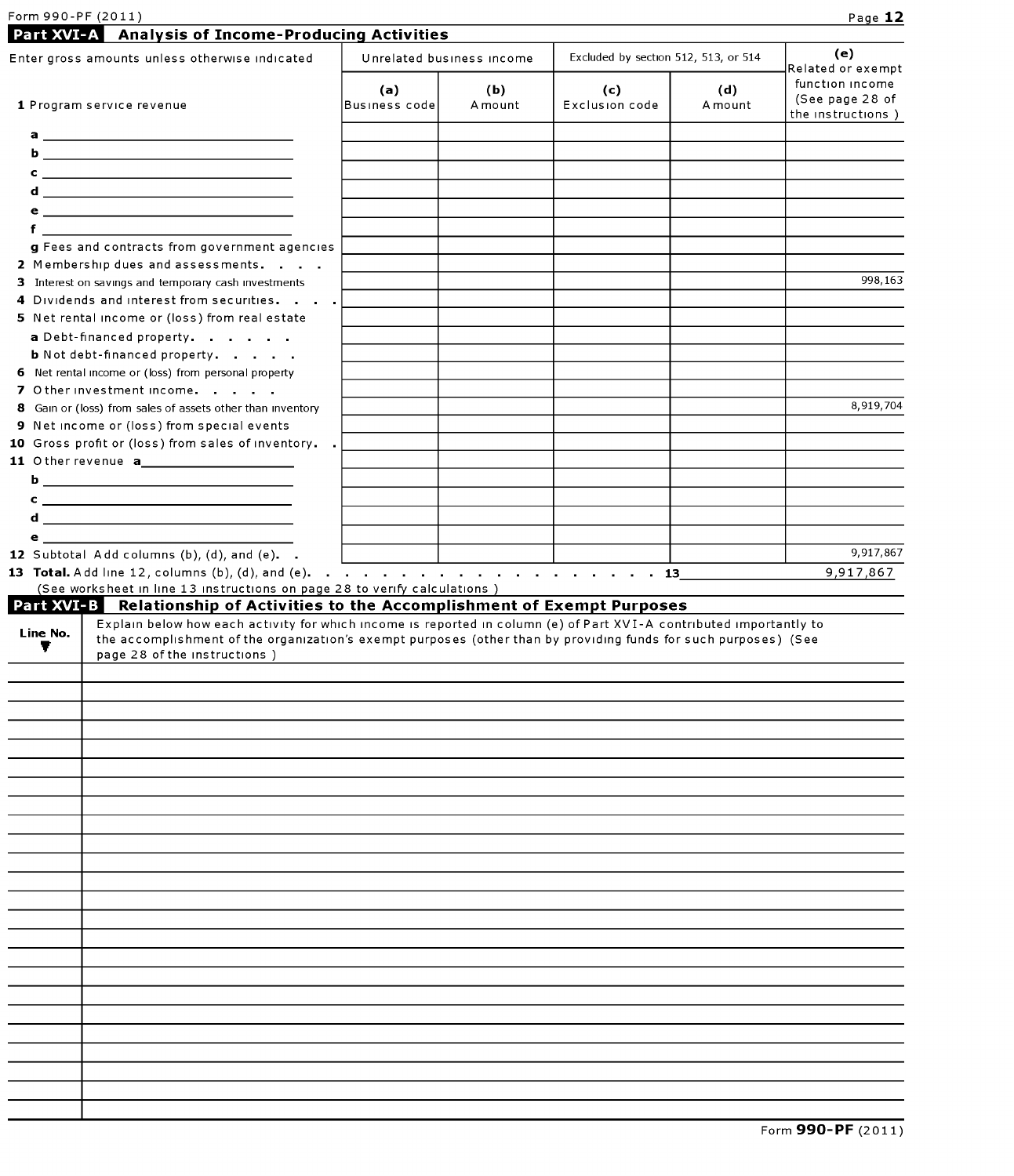| Form 990-PF (2011) | Page |
|--------------------|------|
|--------------------|------|

No No

| Part XVII<br>Information Regarding Transfers To and Transactions and Relationships With                                       |       |     |           |
|-------------------------------------------------------------------------------------------------------------------------------|-------|-----|-----------|
| <b>Noncharitable Exempt Organizations</b>                                                                                     |       |     |           |
| 1 Did the organization directly or indirectly engage in any of the following with any other organization described in section |       | Yes | No        |
| $501(c)$ of the Code (other than section $501(c)(3)$ organizations) or in section 527, relating to political organizations?   |       |     |           |
| a Transfers from the reporting foundation to a noncharitable exempt organization of                                           |       |     |           |
|                                                                                                                               | 1a(1) |     | <b>No</b> |
|                                                                                                                               | 1a(2) |     | No        |
|                                                                                                                               |       |     |           |

|  | <b>b</b> Other transactions |
|--|-----------------------------|
|  |                             |

| <b>b</b> Other transactions                                                           |  |           |
|---------------------------------------------------------------------------------------|--|-----------|
|                                                                                       |  | <b>No</b> |
|                                                                                       |  | No        |
|                                                                                       |  | <b>No</b> |
|                                                                                       |  | No        |
|                                                                                       |  | No        |
| (6) Performance of services or membership or fundraising solicitations. $\ket{1b(6)}$ |  | No.       |
|                                                                                       |  | No.       |

d If the answer to any of the above is "Yes," complete the following schedule Column (b) should always show the fair market value of the goods, other assets, or services given by the reporting foundation If the foundation received less than fair market value in any transaction or sharing arrangement, show in column (d) the value of the goods, other assets, or services received

| (a) Line No | (b) Amount involved                                                                                              | (c) Name of noncharitable exempt organization |      |                  | (d) Description of transfers, transactions, and sharing arrangements                                                                                                                                                                                                    |  |
|-------------|------------------------------------------------------------------------------------------------------------------|-----------------------------------------------|------|------------------|-------------------------------------------------------------------------------------------------------------------------------------------------------------------------------------------------------------------------------------------------------------------------|--|
|             |                                                                                                                  |                                               |      |                  |                                                                                                                                                                                                                                                                         |  |
|             |                                                                                                                  |                                               |      |                  |                                                                                                                                                                                                                                                                         |  |
|             |                                                                                                                  |                                               |      |                  |                                                                                                                                                                                                                                                                         |  |
|             |                                                                                                                  |                                               |      |                  |                                                                                                                                                                                                                                                                         |  |
|             |                                                                                                                  |                                               |      |                  |                                                                                                                                                                                                                                                                         |  |
|             |                                                                                                                  |                                               |      |                  |                                                                                                                                                                                                                                                                         |  |
|             |                                                                                                                  |                                               |      |                  |                                                                                                                                                                                                                                                                         |  |
|             |                                                                                                                  |                                               |      |                  |                                                                                                                                                                                                                                                                         |  |
|             |                                                                                                                  |                                               |      |                  |                                                                                                                                                                                                                                                                         |  |
|             |                                                                                                                  |                                               |      |                  |                                                                                                                                                                                                                                                                         |  |
|             |                                                                                                                  |                                               |      |                  |                                                                                                                                                                                                                                                                         |  |
|             |                                                                                                                  |                                               |      |                  |                                                                                                                                                                                                                                                                         |  |
|             |                                                                                                                  |                                               |      |                  |                                                                                                                                                                                                                                                                         |  |
|             |                                                                                                                  |                                               |      |                  |                                                                                                                                                                                                                                                                         |  |
|             |                                                                                                                  |                                               |      |                  |                                                                                                                                                                                                                                                                         |  |
|             |                                                                                                                  |                                               |      |                  |                                                                                                                                                                                                                                                                         |  |
|             | 2a Is the foundation directly or indirectly affiliated with, or related to, one or more tax-exempt organizations |                                               |      |                  | described in section 501(c) of the Code (other than section 501(c)(3)) or in section 527?. $\Gamma$ Yes $\Gamma$ No                                                                                                                                                     |  |
|             | <b>b</b> If "Yes," complete the following schedule<br>(a) Name of organization                                   | (b) Type of organization                      |      |                  | (c) Description of relationship                                                                                                                                                                                                                                         |  |
|             | based on all information of which preparer has any knowledge                                                     |                                               |      |                  | Under penalties of perjury, I declare that I have examined this return, including accompanying schedules and statements, and to<br>the best of my knowledge and belief, it is true, correct, and complete Declaration of preparer (other than taxpayer or fiduciary) is |  |
|             | ******                                                                                                           |                                               |      | $2012 - 05 - 15$ | ******                                                                                                                                                                                                                                                                  |  |
|             | Signature of officer or trustee                                                                                  |                                               | Date |                  | $T$ <sub>ttle</sub>                                                                                                                                                                                                                                                     |  |

| Sign Here | m | BRIAN GOLUB<br>Preparer's<br>Signature |                         |
|-----------|---|----------------------------------------|-------------------------|
|           |   | Firm's name                            | GOLUB LACAPRA WILSON    |
|           |   |                                        | 2 ROOSEVELT AVE         |
|           |   | Firm's address $\blacktriangleright$   | PRT JEFF STA, NY 117763 |
|           |   |                                        |                         |

May the IRS discuss this return with the preparer shown above? See instructio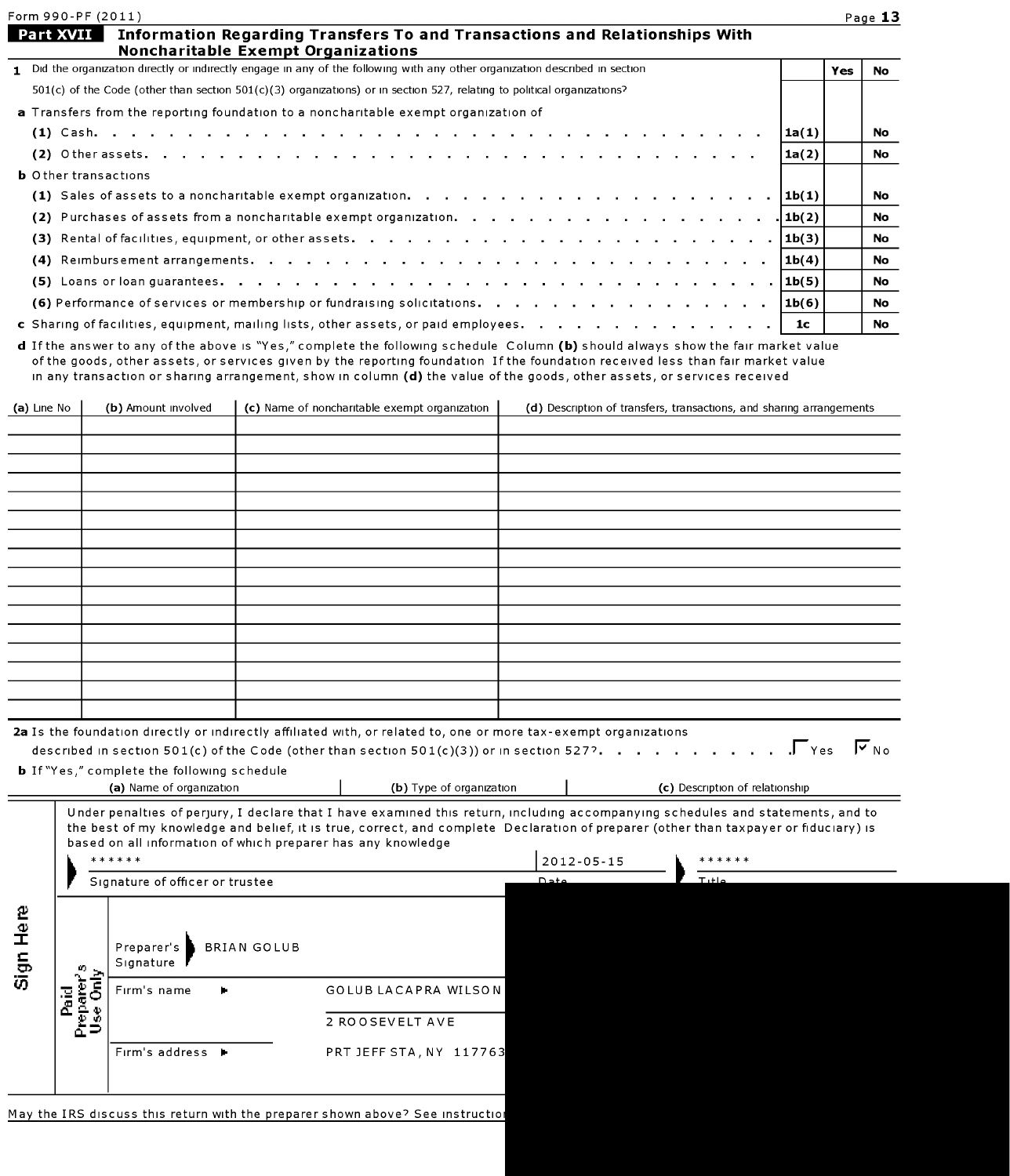| efile GRAPHIC print - DO NOT PROCESS                   |                                   | As Filed Data -                     |                                                                                  |            | DLN: 93491287004012                   |
|--------------------------------------------------------|-----------------------------------|-------------------------------------|----------------------------------------------------------------------------------|------------|---------------------------------------|
| <b>Schedule B</b>                                      |                                   | <b>Schedule of Contributors</b>     |                                                                                  |            | OMB No 1545-0047                      |
| (Form 990, 990-EZ,<br>or 990-PF)                       |                                   |                                     | $\blacktriangleright$ Attach to Form 990, 990-EZ, or 990-PF.                     |            | 2011                                  |
| Department of the Treasury<br>Internal Revenue Service |                                   |                                     |                                                                                  |            |                                       |
| Name of organization<br>MERCER FAMILY FOUNDATION       |                                   |                                     |                                                                                  |            | <b>Employer identification number</b> |
|                                                        |                                   |                                     |                                                                                  | 20-1982204 |                                       |
| <b>Organization type</b> (check one)                   |                                   |                                     |                                                                                  |            |                                       |
| Filers of:                                             | Section:                          |                                     |                                                                                  |            |                                       |
| Form 990 or 990-EZ                                     | $\Box$ 501(c)(                    | ) (enter number) organization       |                                                                                  |            |                                       |
|                                                        |                                   |                                     | $\Box$ 4947(a)(1) nonexempt charitable trust not treated as a private foundation |            |                                       |
|                                                        | $\Box$ 527 political organization |                                     |                                                                                  |            |                                       |
| Form 990-PF                                            | ⊽                                 | 501(c)(3) exempt private foundation |                                                                                  |            |                                       |
|                                                        |                                   |                                     | 4947(a)(1) nonexempt charitable trust treated as a private foundation            |            |                                       |

 $\Gamma$  501(c)(3) taxable private foundation

Check if your organization is covered by the General Rule or a Special Rule. Note. Only a section 501(c)(7), (8), or (10) organization can check boxes for both the General Rule and a Special Rule See instructions

#### General Rule-

 $\blacktriangledown$  For an organization filing Form 990, 990-EZ, or 990-PF that received, during the year, \$5,000 or more (in money or property) from any one contributor Complete Parts <sup>I</sup> and II

#### Special Rules

- Figure 501(c)(3) organization filing Form 990 or 990-EZ, that met the 33<sup>1</sup>/3% support test of the regulations under sections  $509(a)(1)$  and  $170(b)(1)(A)(v)$ , and received from any one contributor, during the year, a contribution of the greater of (1) \$5,000 or (2) 2% of the amount on (i) Form 990, Part VIII, line 1h, or (ii) Form 990-EZ, line 1 Complete Parts I and II
- $\Gamma$  For a section 501(c)(7), (8), or (10) organization filing Form 990, or 990-EZ, that received from any one contributor, during the year, aggregate contributions of more than \$1,000 for use exclusively for religious, charitable, scientific, literary, or educational purposes, or the prevention of cruelty to children or animals Complete Parts I, II, and III
- $\Gamma$  For a section 501(c)(7), (8), or (10) organization filing Form 990, or 990-EZ, that received from any one contributor, during the year, contributions for use exclusively for religious, charitable, etc, purposes, but these contributions did not aggregate to more than \$1,000 If this box is checked, enter here the total contributions that w ere received during the year for an exclusively religious, charitable, etc, purpose Do not complete any of the parts unless the General Rule applies to this organization because it received nonexclusively religious, charitable, etc , contributions of \$5,000 or more during the year . . . . . . . . . . . . . . . . . . . . . . . . . Ilk- \$

Caution. An Organization that is not covered by the General Rule and/or the Special Rules does not file Schedule B (Form 990, 990-EZ, or 990-PF), but it must answer "No" on Part IV, line 2 of its Form 990, or check the box in the heading of its Form 990-EZ, or on line 2 of its Form 990-PF, to certify that it does not meet the filing requirements of Schedule B (Form 990, 990-EZ, or 990-PF)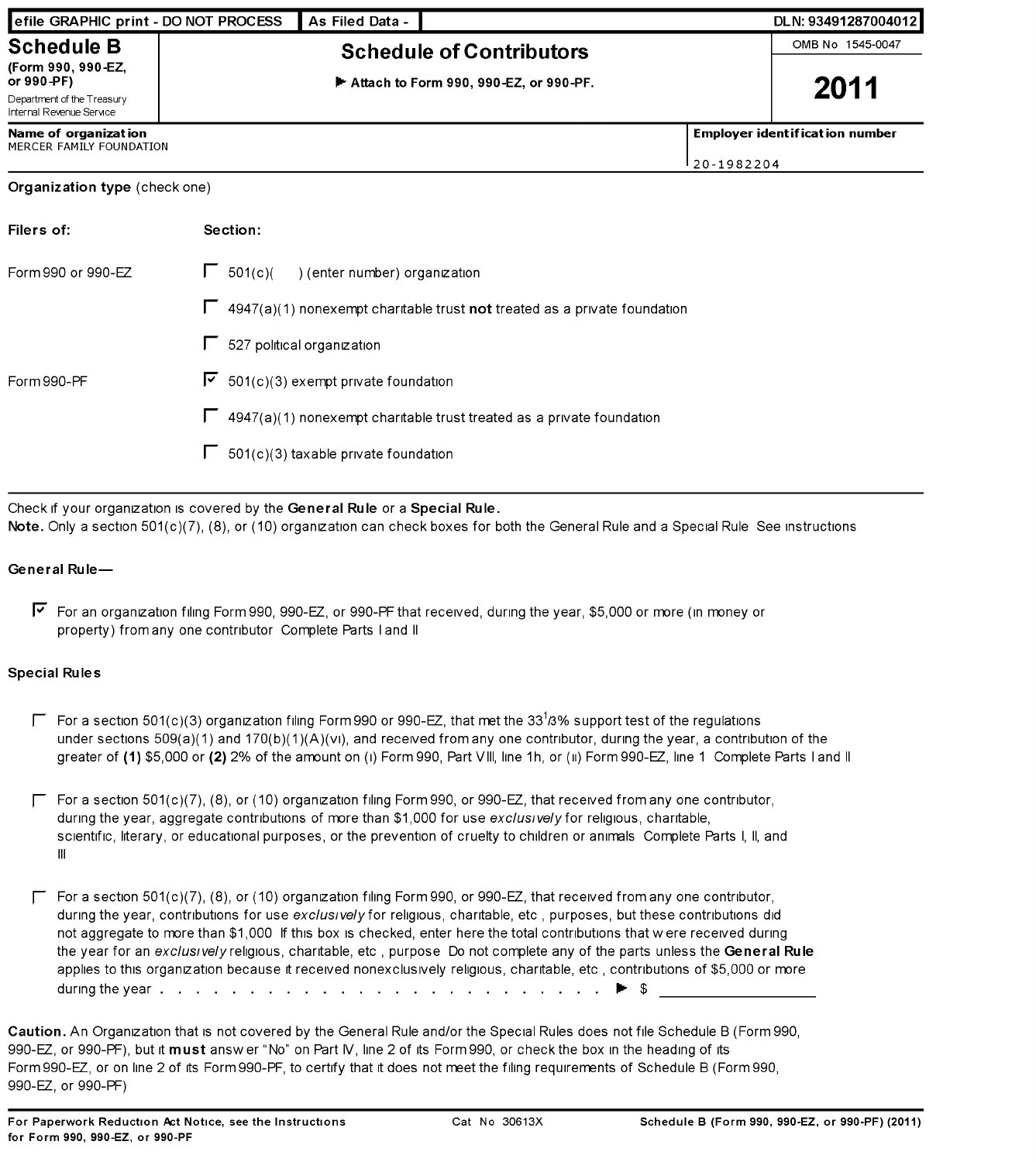|  |  | Schedule B (Form 990, 990-EZ, or 990-PF) (2011) |  |
|--|--|-------------------------------------------------|--|
|  |  |                                                 |  |

| Name of organization<br>MERCER FAMILY FOUNDATION | Employer identification number |
|--------------------------------------------------|--------------------------------|
|                                                  | 20-1982204                     |

Contributors (see Instructions) Use duplicate copies of Part <sup>I</sup> If Part I additional space is needed

| (a) | (b)                                                              | (c)                     | (d)                                                                                                    |
|-----|------------------------------------------------------------------|-------------------------|--------------------------------------------------------------------------------------------------------|
| No. | Name, address, and ZIP + 4                                       | Aggregate contributions | Type of contribution                                                                                   |
| 1   | ROBERT MERCER<br>149 HARBOR ROAD<br>HEAD OF THE HARBOR, NY 11780 | \$<br>6,900,000         | Person<br>ন<br>Payroll<br>Noncash $\Gamma$<br>(Complete Part II if there is<br>a noncash contribution) |
| (a) | (b)                                                              | (c)                     | (d)                                                                                                    |
| No. | Name, address, and ZIP + 4                                       | Aggregate contributions | Type of contribution                                                                                   |
|     |                                                                  | \$                      | Person<br>Payroll<br>Noncash $\Gamma$<br>(Complete Part II if there is<br>a noncash contribution)      |
| (a) | (b)                                                              | (c)                     | (d)                                                                                                    |
| No. | Name, address, and ZIP + 4                                       | Aggregate contributions | Type of contribution                                                                                   |
|     |                                                                  | \$                      | Person<br>Payroll<br>Noncash $\Gamma$<br>(Complete Part II if there is<br>a noncash contribution)      |
| (a) | (b)                                                              | (c)                     | (d)                                                                                                    |
| No. | Name, address, and ZIP + 4                                       | Aggregate contributions | Type of contribution                                                                                   |
|     |                                                                  | \$                      | Person<br>Payroll<br>Noncash $\Gamma$<br>(Complete Part II if there is<br>a noncash contribution)      |
| (a) | (b)                                                              | (c)                     | (d)                                                                                                    |
| No. | Name, address, and ZIP + 4                                       | Aggregate contributions | Type of contribution                                                                                   |
|     |                                                                  | \$                      | Person<br>Payroll<br>Noncash $\Gamma$<br>(Complete Part II if there is<br>a noncash contribution)      |
| (a) | (b)                                                              | (c)                     | (d)                                                                                                    |
| No. | Name, address, and ZIP + 4                                       | Aggregate contributions | Type of contribution                                                                                   |
|     |                                                                  | \$                      | Person<br>Payroll<br>Noncash $\Gamma$<br>(Complete Part II if there is<br>a noncash contribution)      |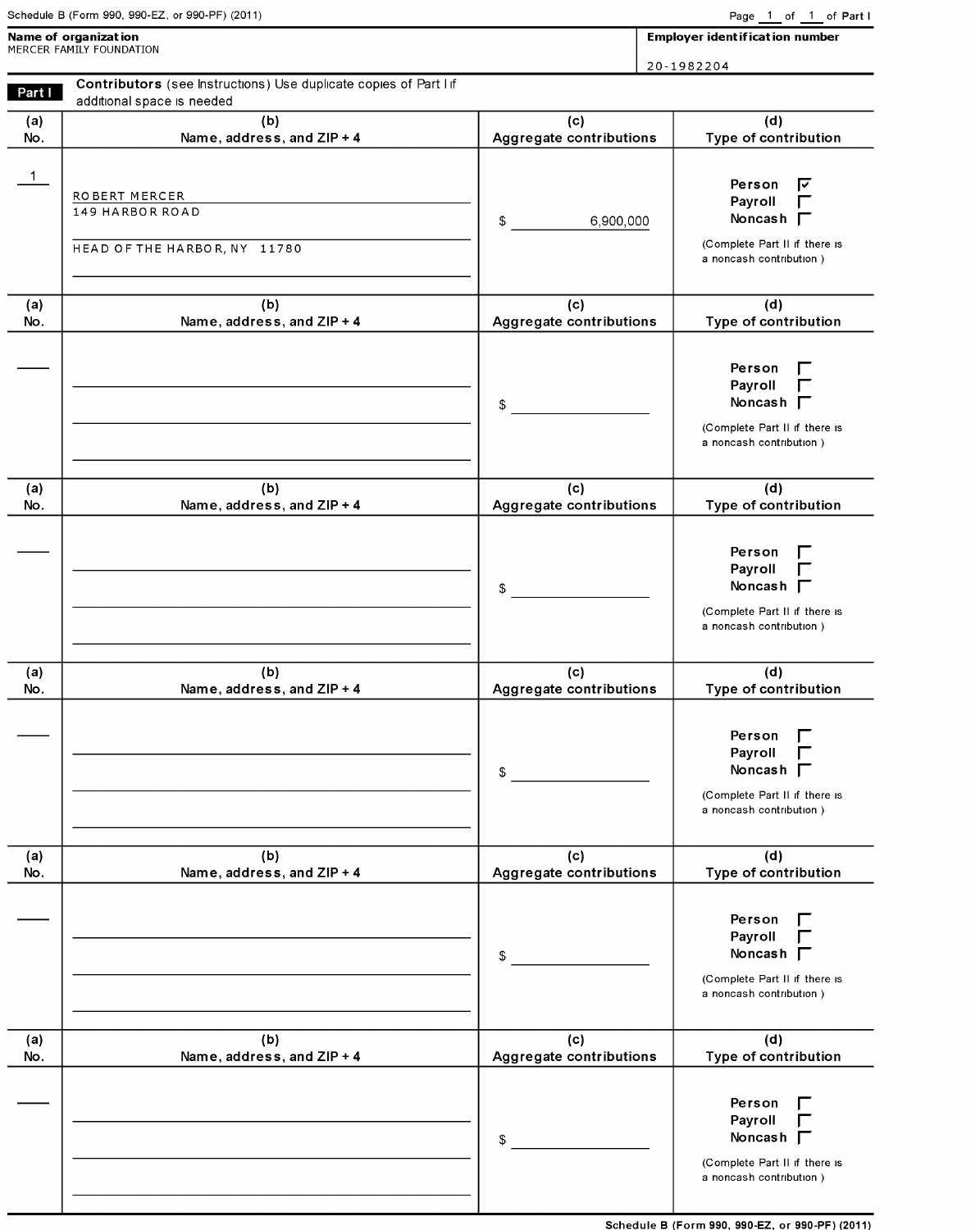|                           | Schedule B (Form 990, 990-EZ, or 990-PF) (2011)                                                      |                                                | Page 1 of 1 of Part II                |  |  |
|---------------------------|------------------------------------------------------------------------------------------------------|------------------------------------------------|---------------------------------------|--|--|
|                           | Name of organization<br>MERCER FAMILY FOUNDATION                                                     |                                                | <b>Employer identification number</b> |  |  |
|                           |                                                                                                      |                                                | 20-1982204                            |  |  |
| Part II                   | Noncash Property (see Instructions) Use duplicate copies of Part II if<br>additional space is needed |                                                |                                       |  |  |
| (a) No.<br>from<br>Part I | (b)<br>Description of noncash property given                                                         | (c)<br>FMV (or estimate)<br>(see instructions) | (d)<br>Date received                  |  |  |
|                           |                                                                                                      | \$                                             |                                       |  |  |
| (a) No.<br>from<br>Part I | (b)<br>Description of noncash property given                                                         | (c)<br>FMV (or estimate)<br>(see instructions) | (d)<br>Date received                  |  |  |
|                           |                                                                                                      | \$                                             |                                       |  |  |
| (a) No.<br>from<br>Part I | (b)<br>Description of noncash property given                                                         | (c)<br>FMV (or estimate)<br>(see instructions) | (d)<br>Date received                  |  |  |
|                           |                                                                                                      | \$                                             |                                       |  |  |
| (a) No.<br>from<br>Part I | (b)<br>Description of noncash property given                                                         | (c)<br>FMV (or estimate)<br>(see instructions) | (d)<br>Date received                  |  |  |
|                           |                                                                                                      | \$                                             |                                       |  |  |
| (a) No.<br>from<br>Part I | (b)<br>Description of noncash property given                                                         | (c)<br>FMV (or estimate)<br>(see instructions) | (d)<br>Date received                  |  |  |
|                           |                                                                                                      | \$                                             |                                       |  |  |
| (a) No.<br>from<br>Part I | (b)<br>Description of noncash property given                                                         | (c)<br>FMV (or estimate)<br>(see instructions) | (d)<br>Date received                  |  |  |
|                           |                                                                                                      | \$                                             |                                       |  |  |

Schedule B (Form 990, 990-EZ, or 990-PF) (2011)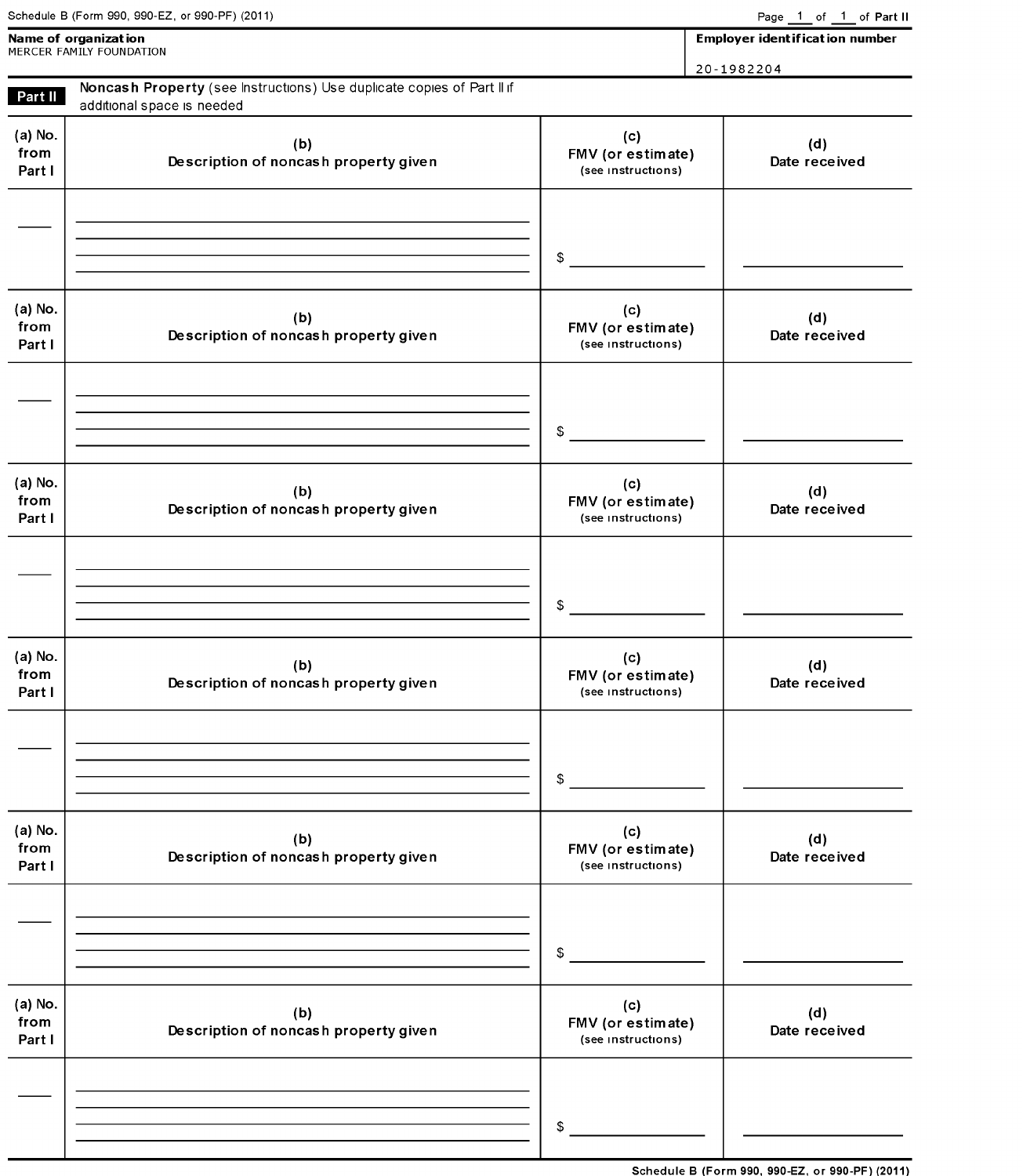| Schedule B (Form 990, 990-EZ, or 990-PF) (2011) |  |  |  |  |
|-------------------------------------------------|--|--|--|--|
|                                                 |  |  |  |  |

|                           | Name of organization<br>MERCER FAMILY FOUNDATION                                                                                                                                                                                                                                                                                                                                                                                                                                                              |                         | <b>Employer identification number</b>    |
|---------------------------|---------------------------------------------------------------------------------------------------------------------------------------------------------------------------------------------------------------------------------------------------------------------------------------------------------------------------------------------------------------------------------------------------------------------------------------------------------------------------------------------------------------|-------------------------|------------------------------------------|
|                           |                                                                                                                                                                                                                                                                                                                                                                                                                                                                                                               |                         | 20-1982204                               |
| Part III                  | Exclusively religious, charitable, etc., individual contributions to section 501(c)(7), (8), or (10) organizations<br>aggregating more than \$1,000 for the year. (Complete columns (a) through (e) and the following line entry)<br>For organizations completing Part III, enter the total of exclusively religious, charitable, etc,<br>contributions of \$1,000 or less for the year (Enter this information once See instructions) ▶ \$<br>Use duplicate copies of Part III if additional space is needed |                         |                                          |
| (a) No.<br>from<br>Part I | (b)<br>Purpose of gift                                                                                                                                                                                                                                                                                                                                                                                                                                                                                        | (c)<br>Use of gift      | (d)<br>Description of how gift is held   |
|                           |                                                                                                                                                                                                                                                                                                                                                                                                                                                                                                               |                         |                                          |
|                           | Transferee's name, address, and ZIP 4                                                                                                                                                                                                                                                                                                                                                                                                                                                                         | (e)<br>Transfer of gift | Relationship of transferor to transferee |
| (a) No.<br>from<br>Part I | (b)<br>Purpose of gift                                                                                                                                                                                                                                                                                                                                                                                                                                                                                        | (c)<br>Use of gift      | (d)<br>Description of how gift is held   |
|                           |                                                                                                                                                                                                                                                                                                                                                                                                                                                                                                               |                         |                                          |
|                           | Transferee's name, address, and ZIP 4                                                                                                                                                                                                                                                                                                                                                                                                                                                                         | (e)<br>Transfer of gift | Relationship of transferor to transferee |
| (a) No.<br>from<br>Part I | (b)<br>Purpose of gift                                                                                                                                                                                                                                                                                                                                                                                                                                                                                        | (c)<br>Use of gift      | (d)<br>Description of how gift is held   |
|                           | Transferee's name, address, and ZIP 4                                                                                                                                                                                                                                                                                                                                                                                                                                                                         | (e)<br>Transfer of gift | Relationship of transferor to transferee |
| (a) No.<br>from<br>Part I | (b)<br>Purpose of gift                                                                                                                                                                                                                                                                                                                                                                                                                                                                                        | (c)<br>Use of gift      | (d)<br>Description of how gift is held   |
|                           |                                                                                                                                                                                                                                                                                                                                                                                                                                                                                                               | (e)                     |                                          |
|                           | Transferee's name, address, and ZIP 4                                                                                                                                                                                                                                                                                                                                                                                                                                                                         | Transfer of gift        | Relationship of transferor to transferee |
|                           |                                                                                                                                                                                                                                                                                                                                                                                                                                                                                                               |                         |                                          |

Schedule B (Form 990, 990-EZ, or 990-PF) (2011)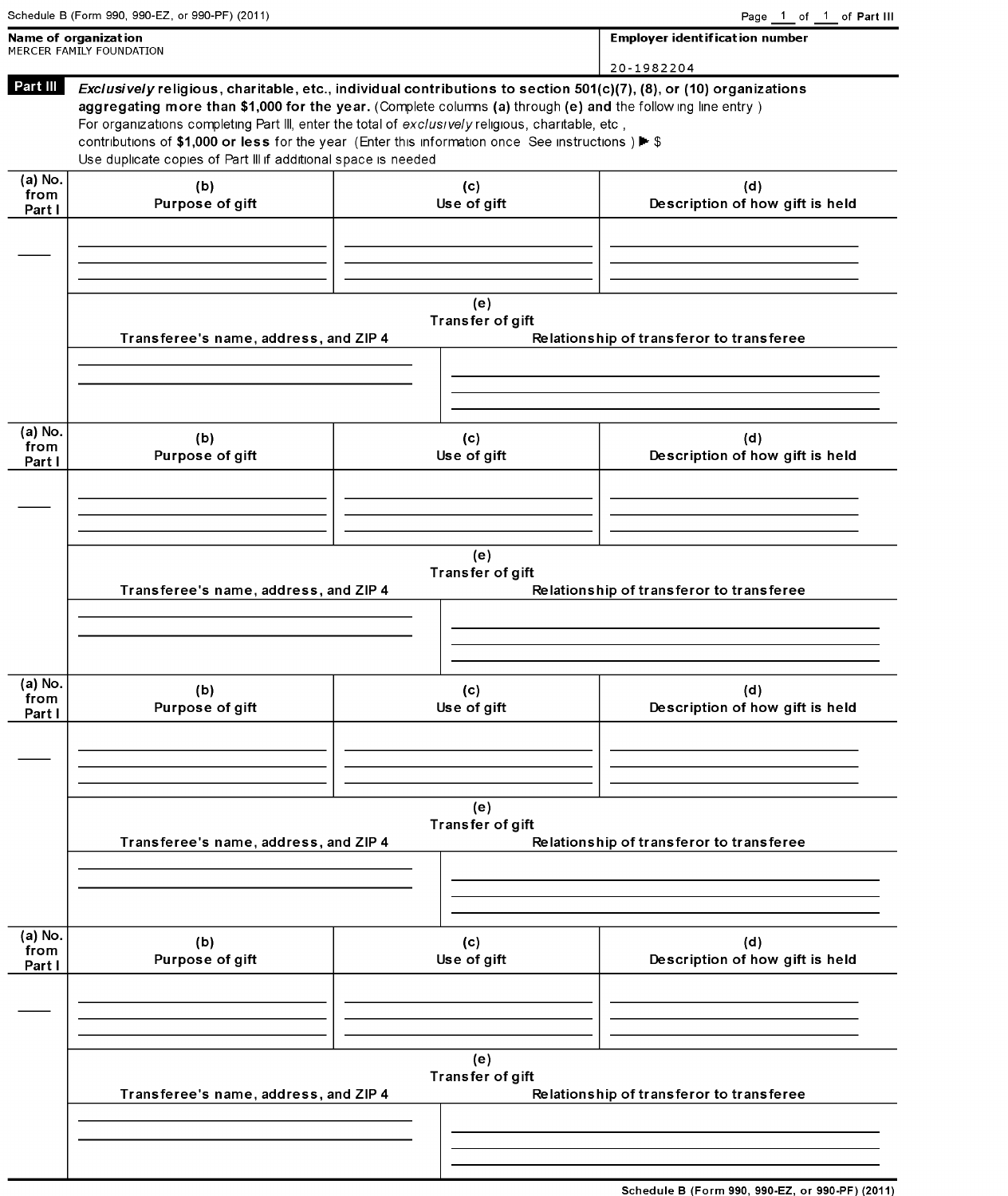| efile GRAPHIC print - DO NOT PROCESS    As Filed Data - | DLN: 93491287004012 |
|---------------------------------------------------------|---------------------|
|---------------------------------------------------------|---------------------|

# TY 2011 Accounting Fees Schedule

#### Name: MERCER FAMILY FOUNDATION

| Category                               | Amount | <b>Net Investment</b><br><b>Income</b> | <b>Adjusted Net</b><br><b>Income</b> | <b>Disbursements for</b><br><b>Charitable</b><br><b>Purposes</b> |
|----------------------------------------|--------|----------------------------------------|--------------------------------------|------------------------------------------------------------------|
| ∥ACCOUNTING FEES -<br>  VARGA AND GOLU | 3.150  |                                        |                                      |                                                                  |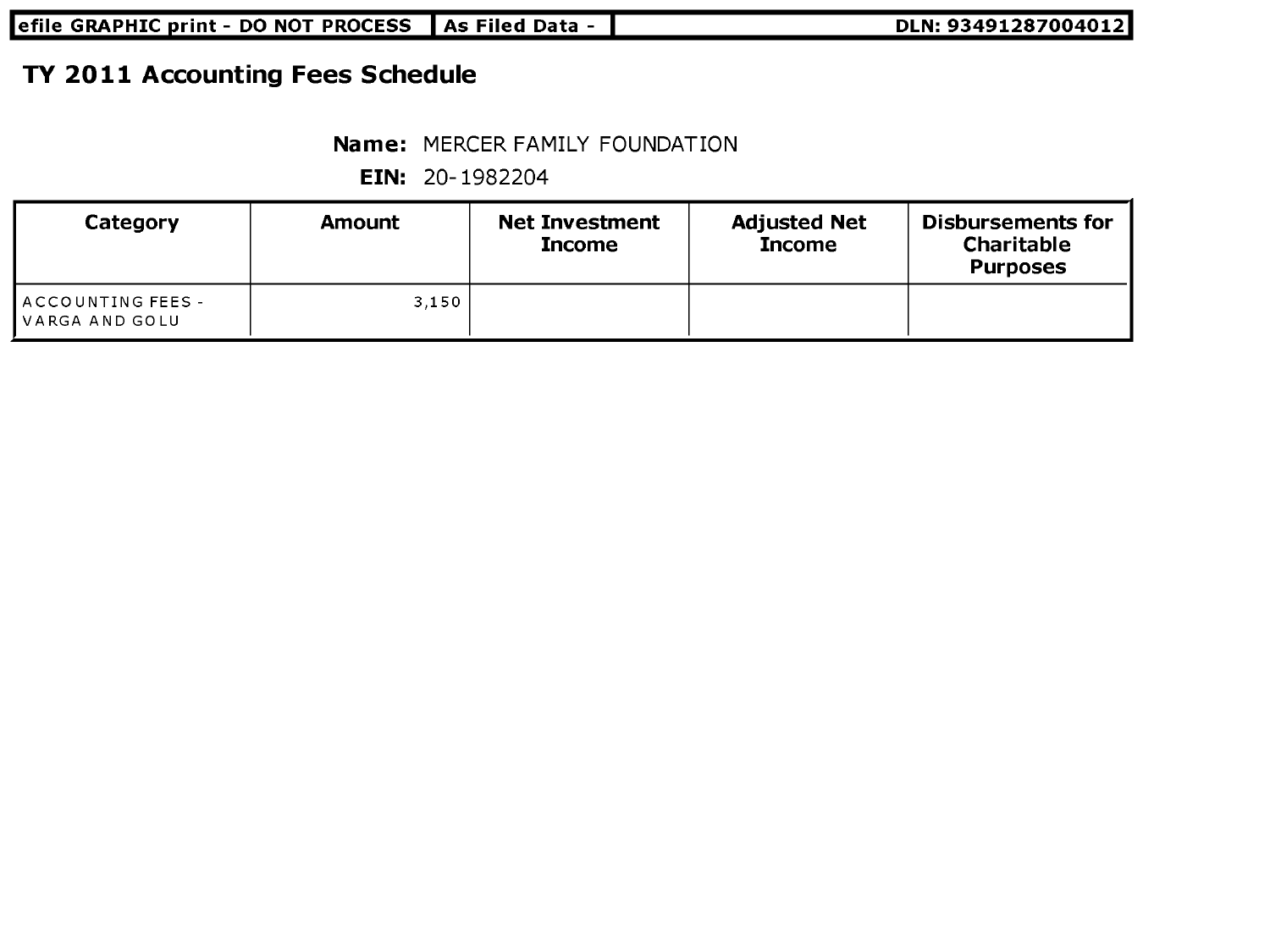| DLN: 93491287004012<br> efile GRAPHIC print - DO NOT PROCESS    As Filed Data - |  |
|---------------------------------------------------------------------------------|--|
|---------------------------------------------------------------------------------|--|

# TY 2011 Compensation Explanation

#### Name: MERCER FAMILY FOUNDATION

| <b>Person Name</b> | Explanation |
|--------------------|-------------|
| I REBEKAH MERCER   |             |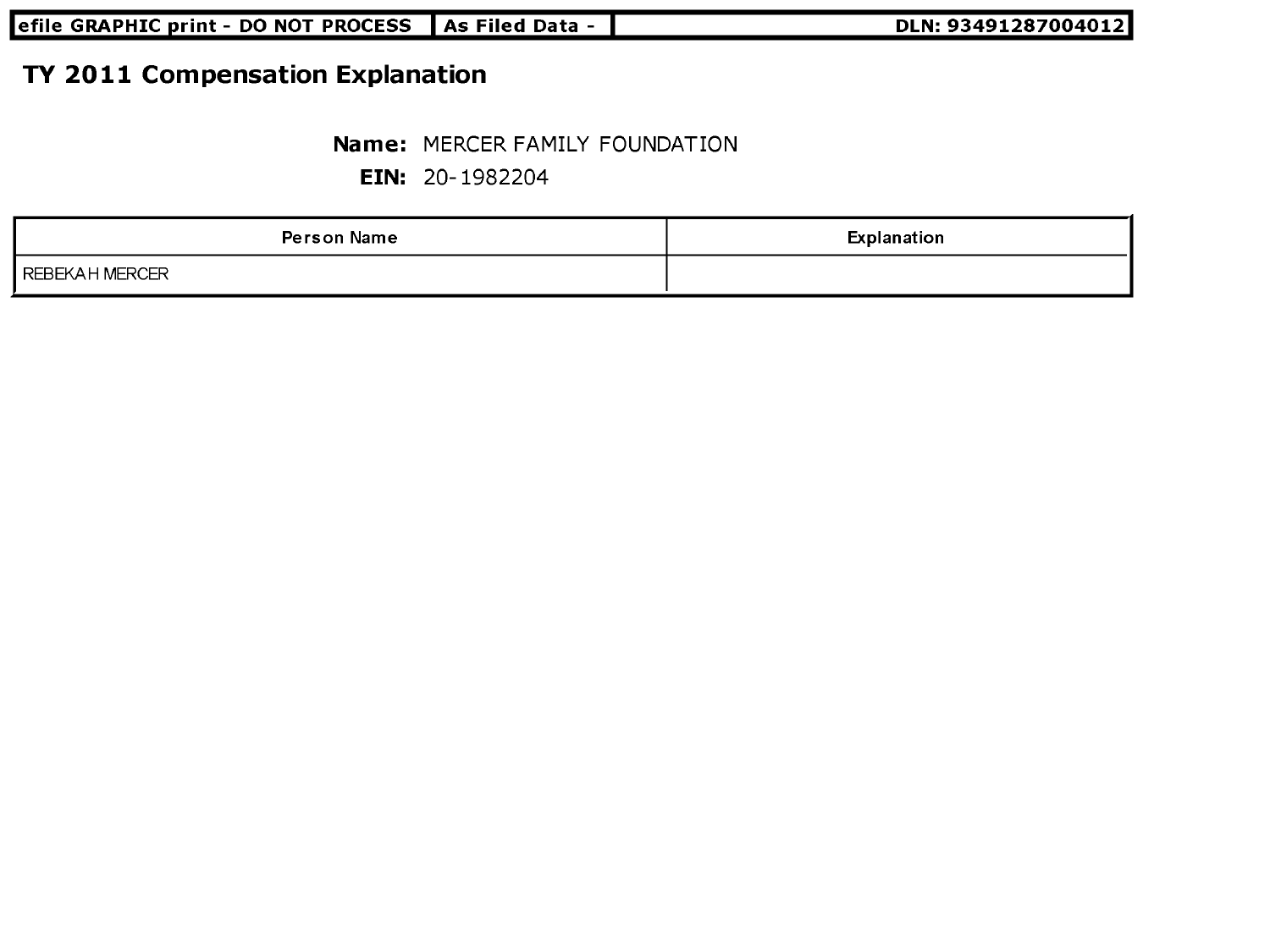Note: To capture the full content of this document, please select landscape mode (11" x 8.5") when printing.

## TY 2011 Gain/Loss from Sale of Other Assets Schedule

Name: MERCER FAMILY FOUNDATION

| <b>Name</b>        | Date Acquired | <b>How Acauired</b> | Date Sold | Purchaser Name | <b>Gross Sales Price</b> | Basis | Basis Met hod | <b>Sales Expenses</b> | Total (net)                                             | Accumulated Depreciation |
|--------------------|---------------|---------------------|-----------|----------------|--------------------------|-------|---------------|-----------------------|---------------------------------------------------------|--------------------------|
| <b>I</b> MEDALLION |               | <b>PURCHASE</b>     |           |                | .919.704                 |       |               |                       | .704<br>$\leftarrow$ 0.10 $\leftarrow$<br>0, 7, 1, 7, 1 |                          |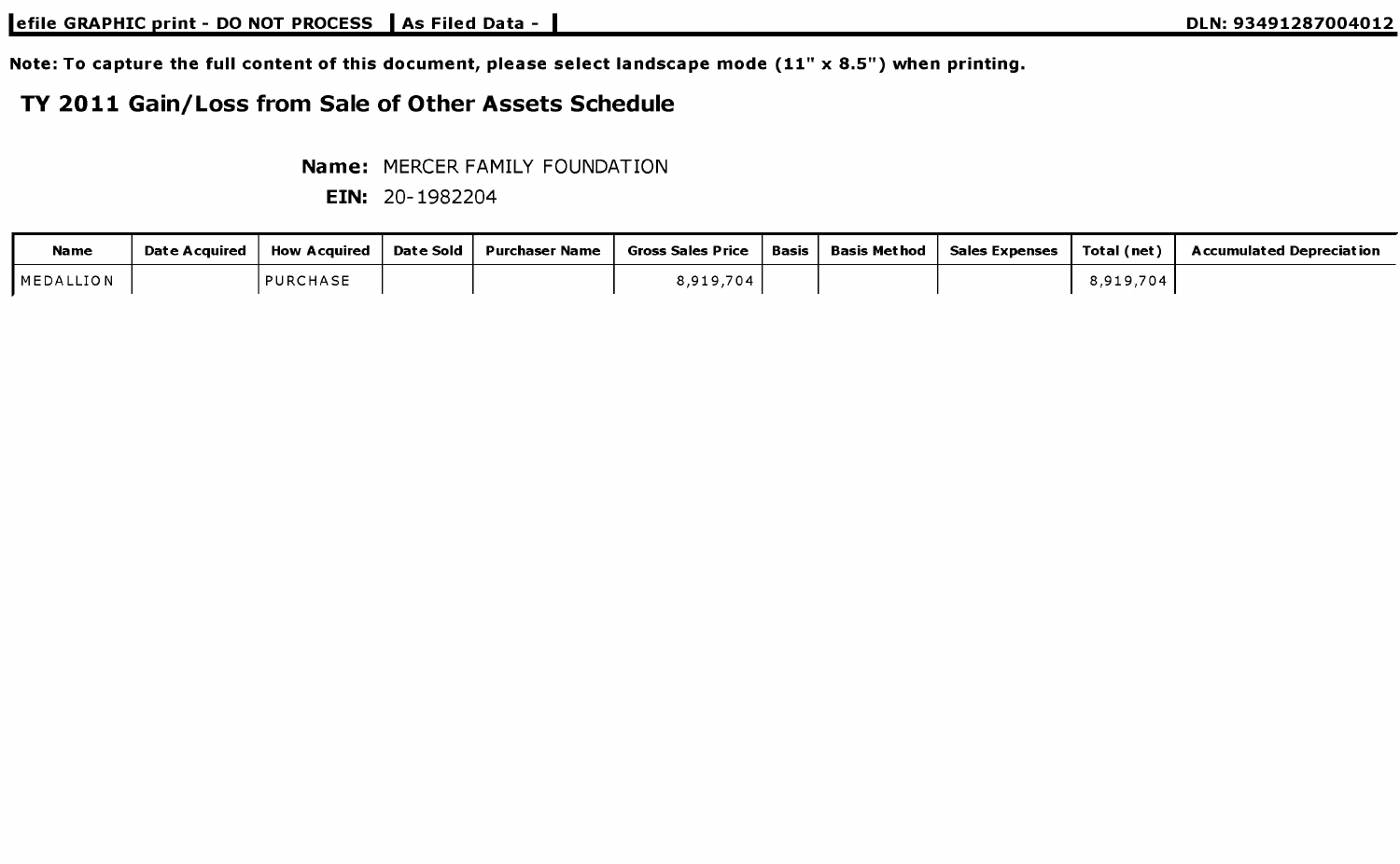| efile GRAPHIC print - DO NOT PROCESS    As Filed Data - | DLN: 93491287004012 |
|---------------------------------------------------------|---------------------|

### TY 2011 Investments Corporate Stock Schedule

Name: MERCER FAMILY FOUNDATION

| <b>Name of Stock</b>    | <b>End of Year Book</b><br>Value | <b>End of Year Fair</b><br><b>Market Value</b> |
|-------------------------|----------------------------------|------------------------------------------------|
| l MEDALLION INVESTMENTS | 33,171,915                       | 33,171,915                                     |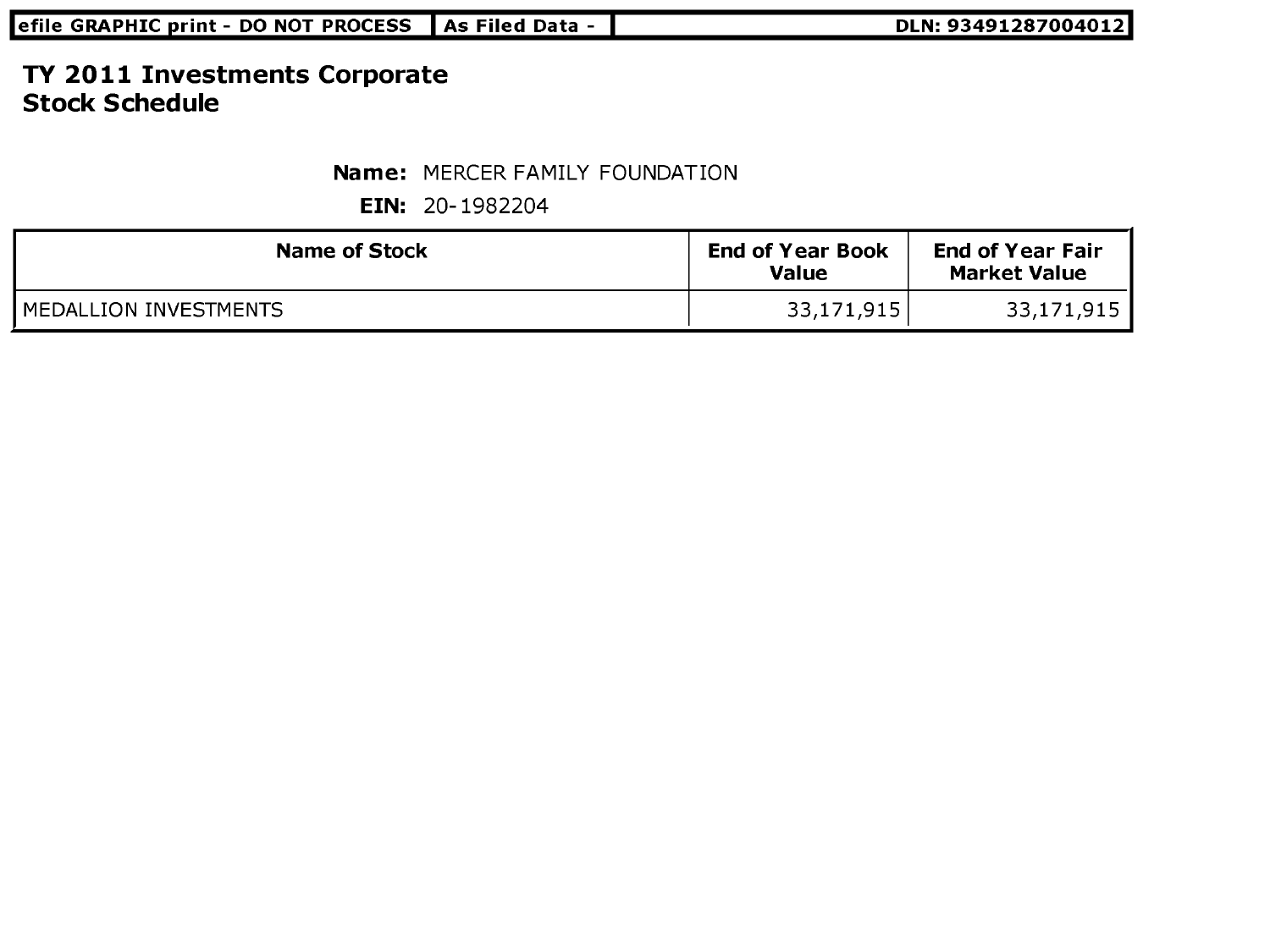| efile GRAPHIC print - DO NOT PROCESS   As Filed Data -<br>DLN: 93491287004012 |  |
|-------------------------------------------------------------------------------|--|
|-------------------------------------------------------------------------------|--|

## TY 2011 Taxes Schedule

#### Name: MERCER FAMILY FOUNDATION

| Category           | Amount | <b>Net Investment</b><br><b>Income</b> | <b>Adjusted Net</b><br><b>Income</b> | Disbursements for<br>Charitable<br><b>Purposes</b> |
|--------------------|--------|----------------------------------------|--------------------------------------|----------------------------------------------------|
| FEDERAL EXCISE TAX | 7.057  |                                        |                                      |                                                    |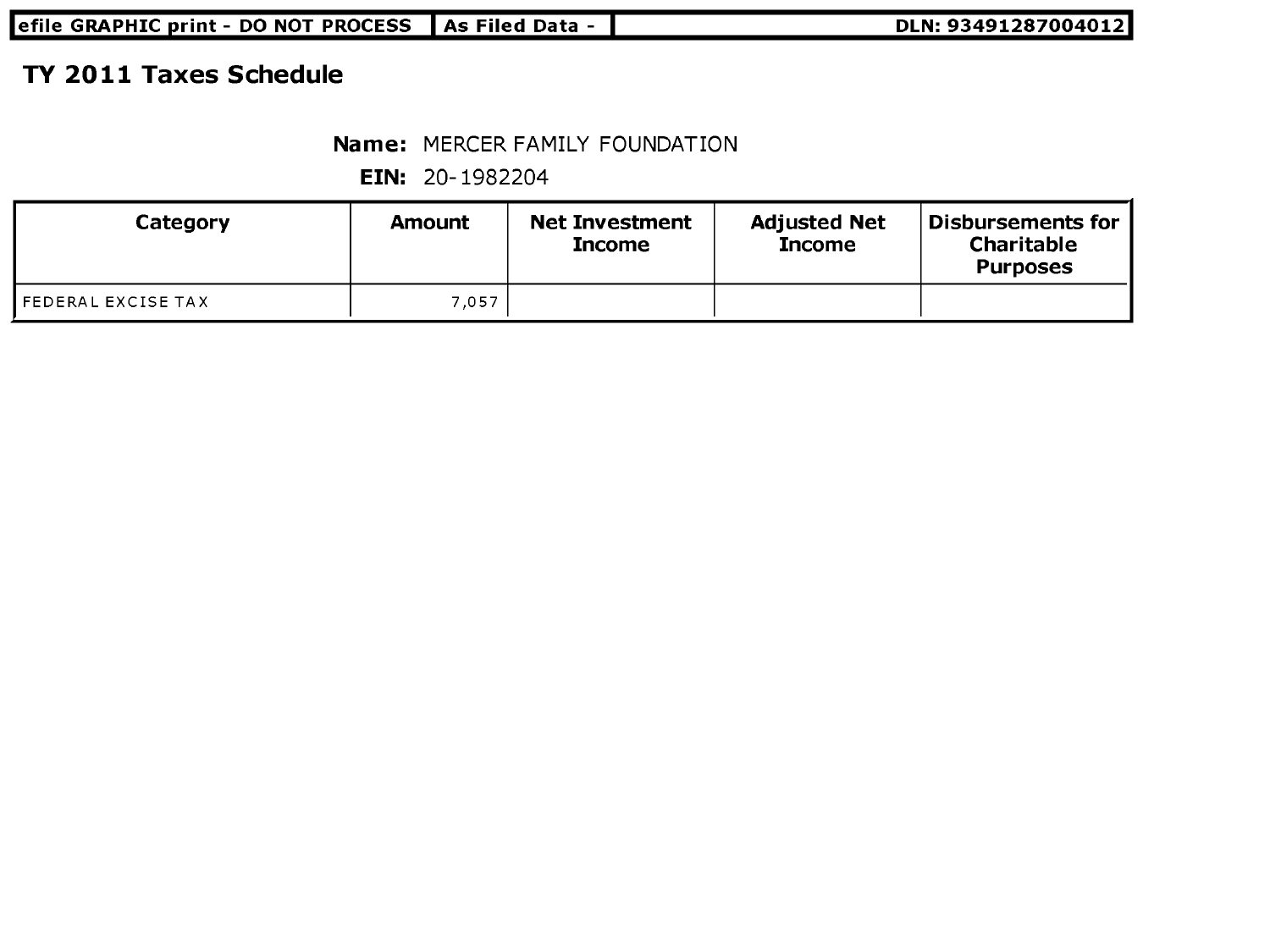### Additional Data

Software ID: Software Version: EIN: 20-1982204 Name: MERCER FAMILY FOUNDATION

Form 990PF - Special Condition Description:

Special Condition Description